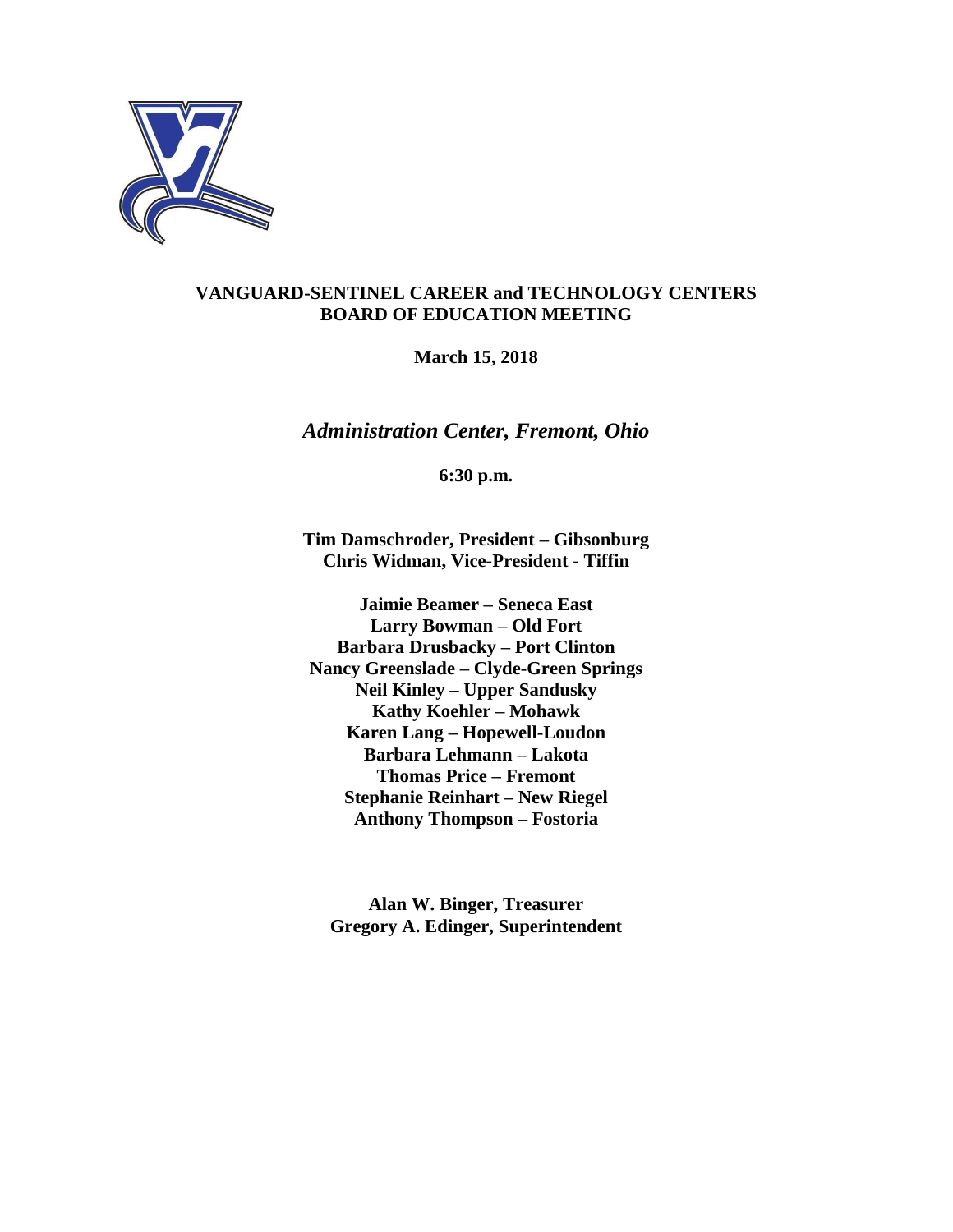# **VANGUARD-SENTINEL CAREER and TECHNOLOGY CENTERS BOARD OF EDUCATION**

## **CONTENTS**

# **March 15, 2018**

- **Agenda - Summary**
- **Minutes of the Regular Meeting**
- **Fiscal Year Analysis**
- **Cash Reconciliation Report**
- **Financial Summary Report**
- **Investments Report**
- **Check Payment Register**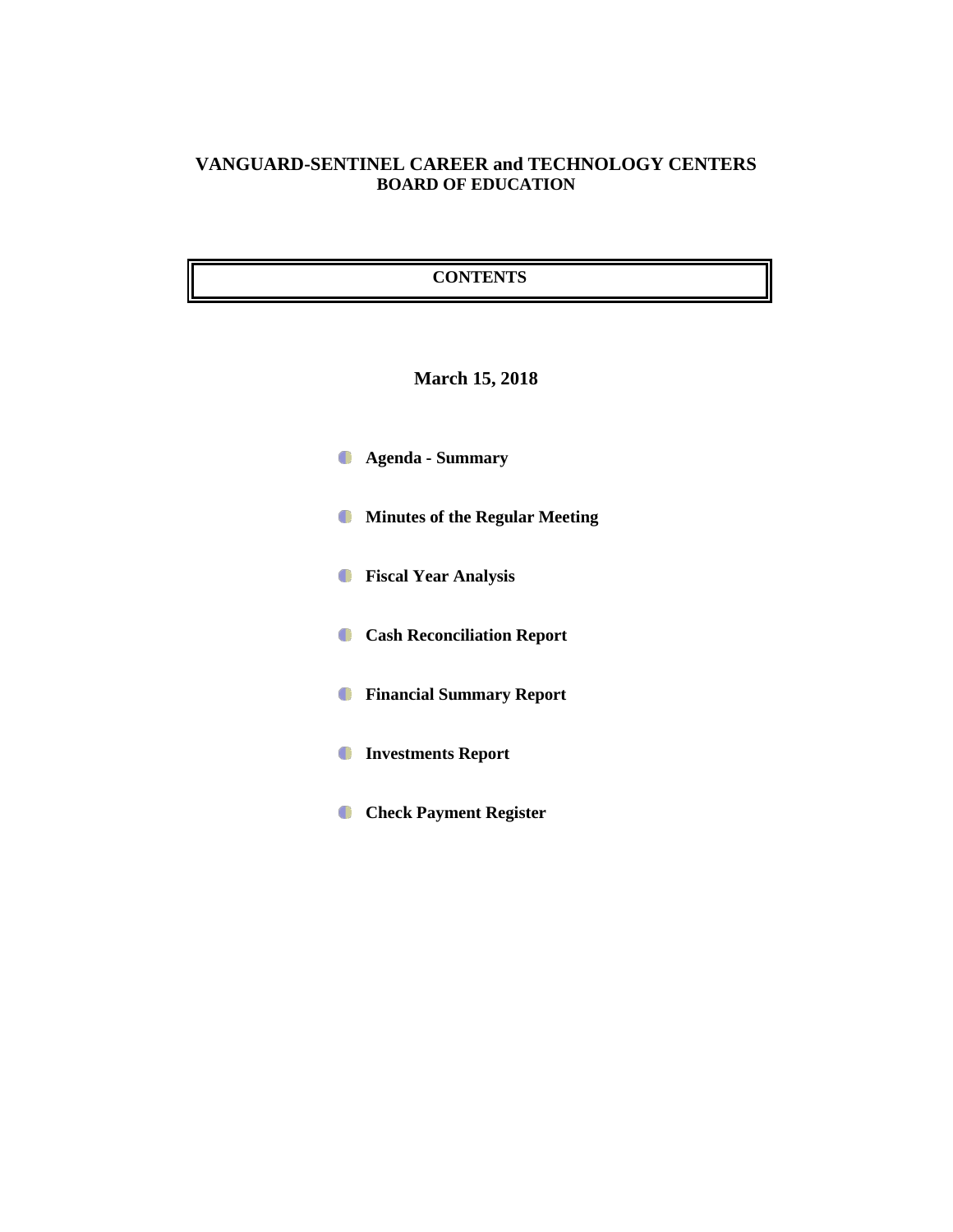# **VANGUARD-SENTINEL CAREER & TECHNOLOGY CENTERS BOARD OF EDUCATION MEETING**

# *Administration Center, Fremont, Ohio* **March 15, 2018**

## **Regular Meeting Agenda**

- **A.** Call meeting to order Tim Damschroder, President
- **B.** Pledge of Allegiance to the Flag
- **C.** Roll Call
- **D.** Approve the minutes of the February 15, 2018 regular meeting.
- **E.** Administrative reports and discussion
- **F.** Approval of Agenda (Additions, deletions, movement of consent agenda items)

#### **G. Consent Agenda**

Superintendent's reports and recommendations.

The Superintendent recommends that the Board of Education approve the Consent Agenda Items **G.1.** through **G.4.** Action by the Board of Education in "Adoption of the Consent Agenda" means that these items are adopted by one single motion unless a member of the Board or the Superintendent requests that any such item be removed from the consent agenda and voted upon separately.

#### **G.1. Personnel**

- a) Approve an unpaid leave of absence for Doug Frankart, SCTC Custodian, effective 2/12/18 2/16/18,  $2/20/18$  -  $2/23/18$  and  $2/26/18$  -  $3/2/18$  totaling 14 days and grant use of leave consistent with Family Medical Leave Act (FMLA) and in accordance with the Classified Staff Handbook.
- b) Approve the following certified contracts to work as assigned the remainder of the 2017-2018 school year:

| 1) Special supplemental employees - \$20.00/hr.       |                | <b>Floyd Collins</b> | Mary Lonz     |
|-------------------------------------------------------|----------------|----------------------|---------------|
| 2) Part-time Adult Education instructor - \$18.50/hr. |                |                      |               |
| Maria Guzman                                          | Gregory Keiser | Alisha Sheridan      | Michael Snell |

c) Approve the following classified part-time contract to work as assigned for the 2017-2018 school year:

Classified Substitute Kim Lenhart

d) Approve the following grant funded Aspire Adult Education contract to work as assigned for the remainder of the 2017-2018 school year – pending proper credentials:

Adult Ed Aspire Educational Aide - \$11.00/hr. Nataliya Smith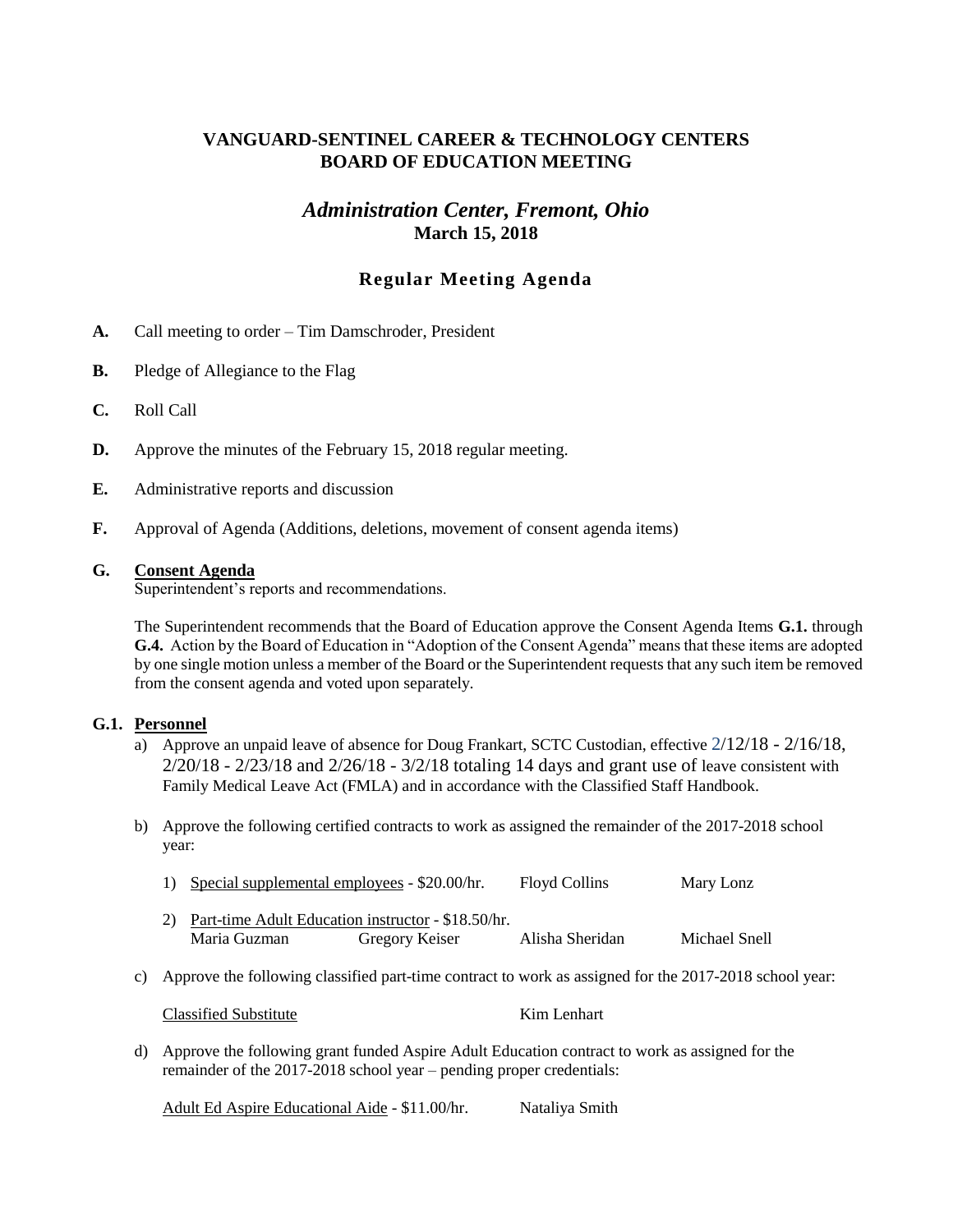## **G.2. Program Assessment**

Approve the Independent Living program assessment portfolio as presented.

## **G.3. Service agreement**

Approve the Northern Ohio Education Computer Association (NOECA) contract for internet services for both campuses in the amount of \$22,320.00 per year for a five-year period July 1, 2018 – June 30, 2023.

## **G.4. Donations**

- a) Multiple electrical panels with breakers from Mohawk Supply, Inc., Tiffin (SCTC Electrical Trades)
- b) \$1,000.00 from Quality Steel Corp., Cleveland (VTC Welding)

## **H**. **Financial Consent Agenda**

The Treasurer recommends that the Board of Education approve the Financial Consent Agenda Item **H.1.** and **H.2.** Action by the Board of Education in "Adoption of the Consent Agenda" means that this item is adopted by a single motion unless a member of the Board or the Treasurer requests that any such item be removed from the consent agenda and voted upon separately.

#### **H.1. [Monthly Financial Reports](http://boe.vscc.k12.oh.us/Board%20of%20Education/Treasurer/Mar%2018/Treasurers%20Report%20Mar%2018.pdf)**

- a) Fiscal Year Analysis
- b) Fiscal Data Graphs
- c) Cash Reconciliation Report
- d) Financial Summary Report
- e) Investment Report
- f) Check Payment Register

#### **H.2. Accepting the Tax Rates and Amounts**

#### A RESOLUTION ACCEPTING THE AMOUNTS AND RATES AS DETERMINED BY THE BUDGET COMMISSION AND AUTHORIZING THE NECESSARY TAX LEVIES AND CERTIFYING THEM TO THE COUNTY AUDITOR BY THE VANGUARD-SENTINEL CAREER & TECHNOLOGY CENTERS BOARD OF EDUCATION

WHEREAS, This Board of Education in accordance with the provisions of law has previously adopted a Tax Budget for the next succeeding fiscal year commencing July 1, 2018; and

WHEREAS, The Budget Commission of Sandusky County, Ohio, has certified its action thereon to this Board together with an estimate by the County Auditor of the rate of each tax necessary to be levied by this Board, and what part thereof is without, and what part within, the ten mill limitation; therefore, be it

RESOLVED, By the Board of Education of the Vanguard Sentinel Career & Technology Centers School District, Sandusky County, Ohio, that the amounts and rates, as determined by the Budget Commission in its certification, be and the same are hereby accepted; and be it further

RESOLVED, That there be and is hereby levied on the tax duplicate of said School District the rate of each tax necessary to be levied within and without the ten mill limitation as follows: General Fund – 1.60 mills outside the ten mill limit with \$5,184,583.00 as the amount to be derived; and be it further

RESOLVED, That the Treasurer of this Board be and he is hereby directed to certify a copy of this resolution to the County Auditor of said County.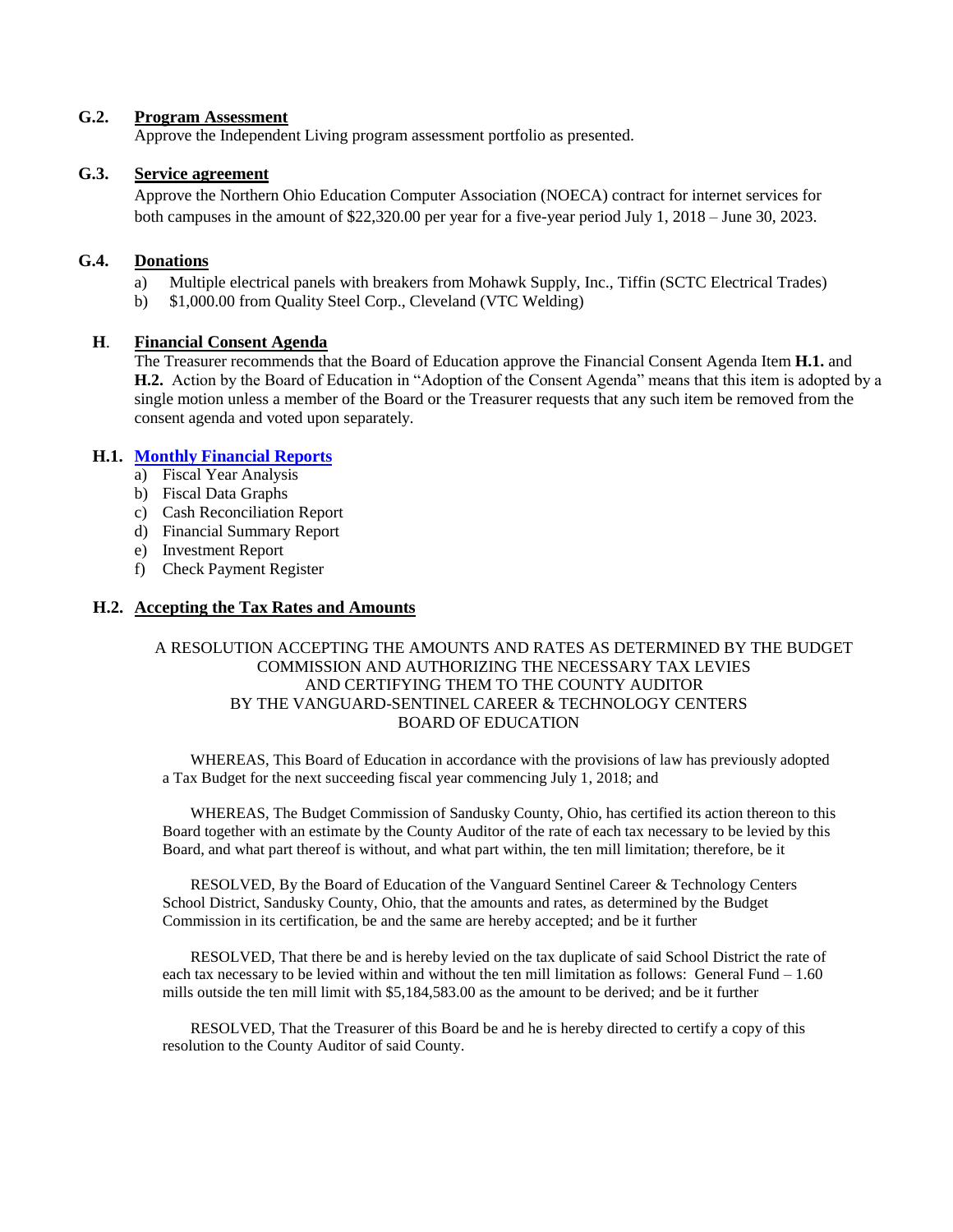- **I.** Non-Consent Action Item
- **J.** Legislative Liaison Report
- **K.** Board Initiated Business
- **L.** Executive Session
- **M.** Adjournment

Opportunities shall be given to the public to address regular or special meetings of the Board; however, the Board shall not be obligated to consider the problem or request of a petitioner unless the matter has been sent to each individual member of the Board of Education and the Superintendent of Schools in writing at least 48 hours in advance of the meeting, excluding Sundays and legal holidays.

**Next meeting: April 19, 2018 at Sentinel Career & Technology Center**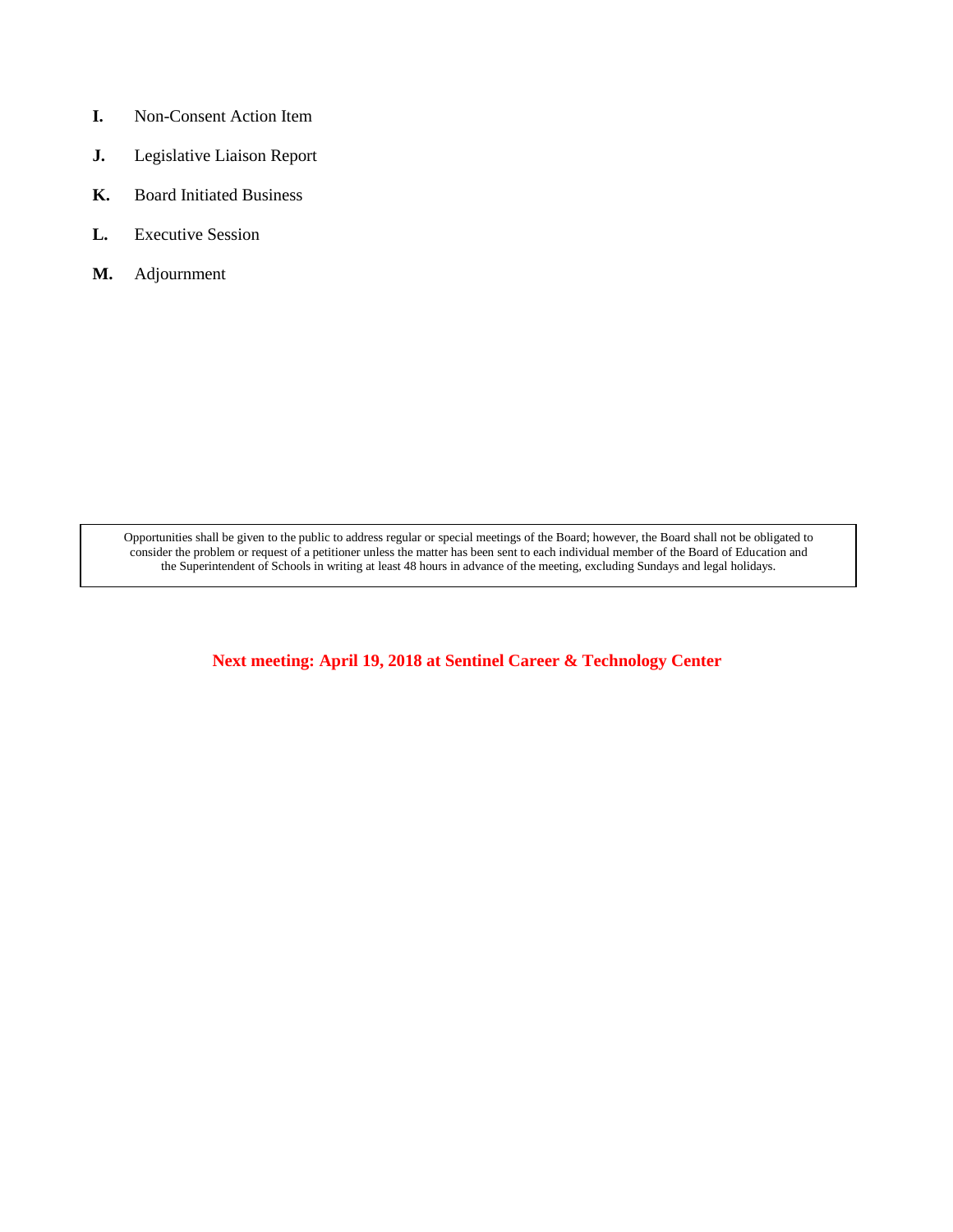## **VANGUARD-SENTINEL CAREER and TECHNOLOGY CENTERS BOARD OF EDUCATION**

## **REGULAR MEETING MINUTES SUMMARY**

**February 15, 2018**

- **7846. Minutes of the January 18, 2018 organization and regular meeting approved.**
- **7847. Agenda approved as presented.**
- **7848. Consent Agenda approved as presented: Personnel BOE Policies Donations Cooperative Agreements**
- **7849. Financial Consent Agenda approved as presented: Monthly Financial Reports Non-Consent Agenda Item.**
- **7850. Adjournment.**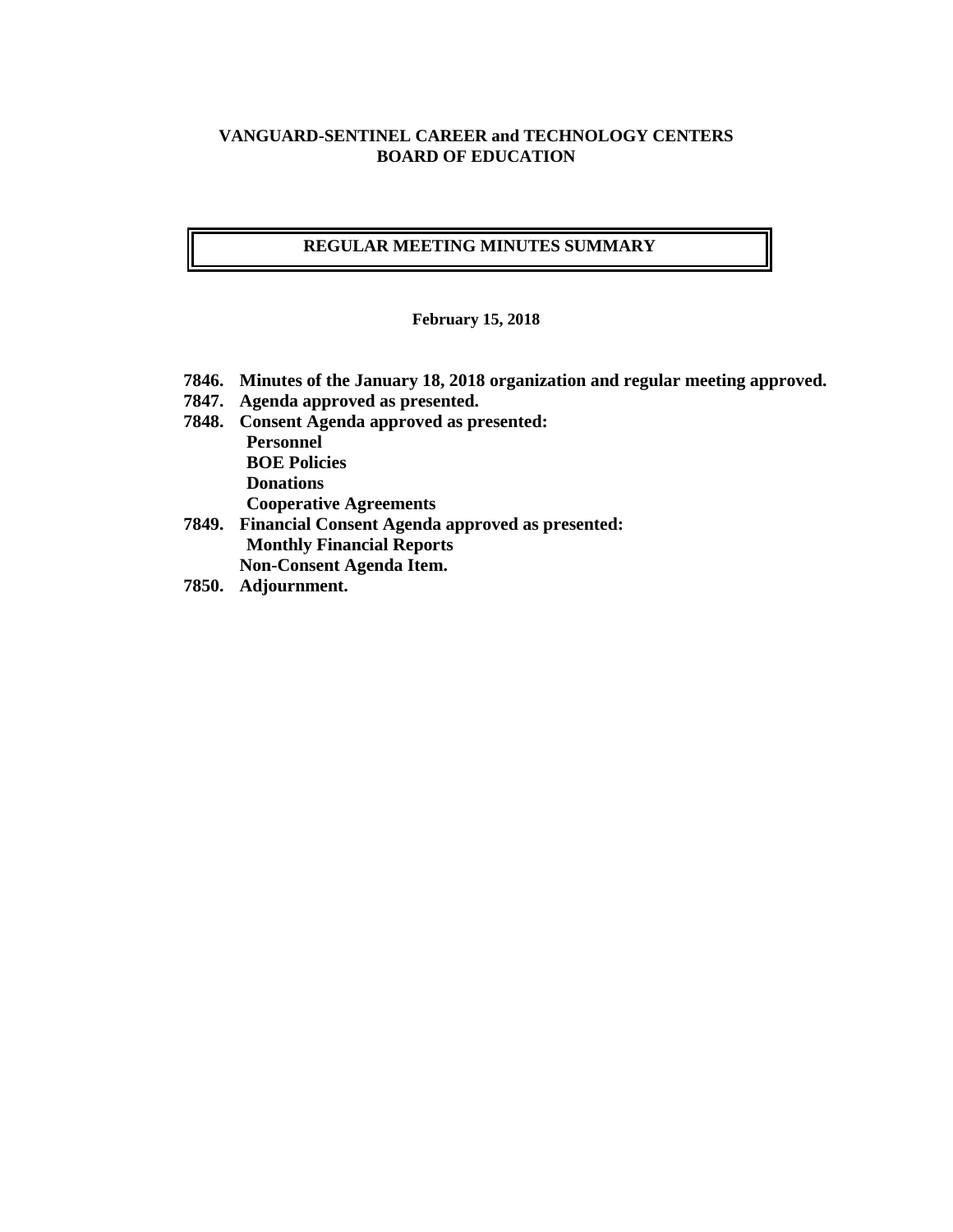## **MINUTES OF THE VANGUARD-SENTINEL CAREER AND TECHNOLOGY CENTERS BOARD OF EDUCATION REGULAR MEETING SENTINEL CAREER & TECHNOLOGY CENTER, FREMONT, OHIO, FEBRUARY 15, 2018 \_\_\_\_\_\_\_\_\_\_\_\_\_\_\_\_\_\_\_\_\_\_\_\_\_\_\_\_\_\_\_\_\_\_\_\_\_\_\_\_\_\_\_\_\_\_\_\_\_\_\_\_\_\_\_\_\_\_\_\_\_\_\_\_\_\_\_\_\_\_\_\_\_\_\_\_\_\_\_\_\_\_\_\_\_\_\_\_\_**

The Vanguard-Sentinel Career and Technology Centers Board of Education met for its organizational and regular meetings on Thursday, February 15, 2018 at 6:30 p.m. in the Sentinel Career & Technology Center, Tiffin, Ohio.

The meeting was called to order by Mr. Tim Damschroder, President, at 6:30 p.m.

The Board recited the Pledge of Allegiance

The following members responded to roll call: Beamer, Bowman, Greenslade, Kinley, Koehler, Lang, Lehmann, Price, Reinhart, Thompson, Widman, and Damschroder. Mrs. Drusbacky was absent.

#### MOTION #7846

Beamer moved and Lang seconded the motion to approve the January 18, 2018 organizational and regular meetings minutes as presented. The vote on this motion was all "Yes" by Beamer, Lang, Bowman, Greenslade, Kinley, Koehler, Lehmann, Price, Reinhart, Thompson, Widman, and Damschroder. A "No" vote was not heard. Motion carried.

Administrative reports and discussion

Mrs. Drusbacky entered the meeting at 6:47 p.m.

#### MOTION #7847

Beamer moved and Koehler seconded the motion to approve the Agenda (Additions, deletions, movement of consent agenda items) as presented. The vote on this motion was all "Yes" by Beamer, Koehler Bowman, Drusbacky, Greenslade, Kinley, Lang, Lehmann, Price, Reinhart, Thompson, Widman, and Damschroder. A "No" vote was not heard. Motion carried.

#### MOTION #7848

Beamer moved and Reinhart seconded the motion to approve the Consent Agenda as presented.

Superintendent's reports and recommendations.

The Superintendent recommends that the Board of Education approve the Consent Agenda Items **G.1.** through **G.4.** Action by the Board of Education in "Adoption of the Consent Agenda" means that these items are adopted by one single motion unless a member of the Board or the Superintendent requests that any such item be removed from the consent agenda and voted upon separately.

#### Personnel

- a) Approve the leave without pay for Linda Krizan, VTC Custodian, for the 2017-18 school year, January 30 & 31 and February 1 & 2,  $2018 - 4$  days total.
- b) Approve the following 2017-2018 school year Youth Club Advisor stipends donated back to the club/program as listed:

| James Baker     | <b>SkillsUSA</b> | Michael Batdorf      | <b>SkillsUSA</b> |
|-----------------|------------------|----------------------|------------------|
| \$354.16        |                  | \$354.16             |                  |
| George Byington | SkillsUSA        | <b>Floyd Collins</b> | <b>SkillsUSA</b> |
| \$88.54         |                  | \$354.16             |                  |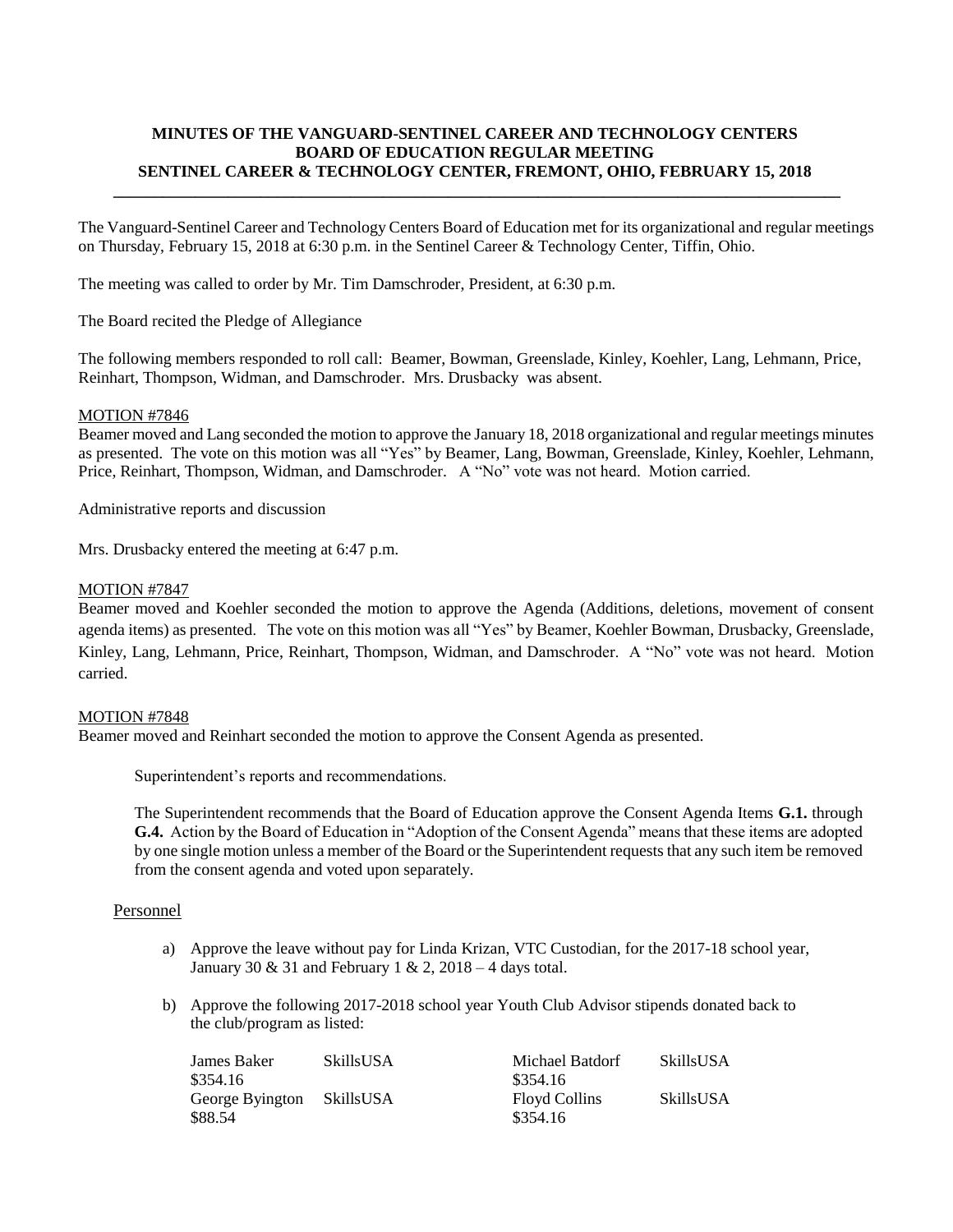| <b>Tony Darr</b><br>\$106.25 | <b>SkillsUSA</b>        | <b>Thomas Fought</b><br>\$354.16 | <b>SkillsUSA</b>        |
|------------------------------|-------------------------|----------------------------------|-------------------------|
| <b>Brian Sneider</b>         | <b>SkillsUSA</b>        | Crystal Webel                    | <b>SkillsUSA</b>        |
| \$354.16                     |                         | \$354.16                         |                         |
| Mary Green                   | SkillsUSA               | Jennifer McCoy                   | SkillsUSA               |
| \$177.09                     |                         | \$35.41                          |                         |
| <b>Bryan Moreland</b>        | SkillsUSA               | Melissa Puente                   | SkillsUSA               |
| \$354.16                     |                         | \$354.16                         |                         |
| <b>Russell Markwith</b>      | <b>SkillsUSA</b>        | Sarrah Ottney                    | SkillsUSA               |
| \$354.16                     |                         | \$177.09                         |                         |
| Melissa Null                 | SkillsUSA               | Nichole England                  | SkillsUSA               |
| \$177.09                     |                         | \$354.16                         |                         |
| <b>Curt Mellott</b>          | SkillsUSA               | Ron Huffman                      | SkillsUSA               |
| \$354.16                     |                         | \$354.16                         |                         |
| Kristie Theis                | <b>SCTC BPA</b>         | Cathy Thomas                     | <b>Educators Rising</b> |
| \$177.09                     |                         | \$177.09                         |                         |
| Dave Rapp                    | <b>Fremont Ross FFA</b> | Valerie Karhoff                  | Lakota FFA              |
| \$354.16                     |                         | \$88.54                          |                         |

c) Issue the following certified supplemental teaching contracts for the 2017-2018 school year to teach, as assigned:

Youth Club Advisor - stipend paid as listed:

| David Borer<br>\$354.16           | SkillsUSA                 | George Byington<br>\$265.62      | SkillsUSA        |
|-----------------------------------|---------------------------|----------------------------------|------------------|
| Andy Brickner<br>\$354.16         | SkillsUSA                 | <b>Elliott Coble</b><br>\$354.16 | <b>SkillsUSA</b> |
| Anna Creswell<br>\$354.16         | <b>Upper Sandusky FFA</b> | <b>Tony Darr</b><br>\$247.92     | SkillsUSA        |
| Mindy Fick<br>\$354.16            | <b>DECA</b>               | Dan Moscioni<br>\$354.16         | <b>SkillsUSA</b> |
| Tina Gibson<br>\$354.16           | <b>BPA</b>                | <b>Scott Gilbert</b><br>\$354.16 | SkillsUSA        |
| Mary Green<br>\$177.09            | <b>SkillsUSA</b>          | Michele Hollister<br>\$354.16    | Fostoria DECA    |
| <b>Adam Horner</b><br>\$354.16    | New Riegel/Mohawk FFA     | Linda Daniel<br>\$354.16         | <b>SkillsUSA</b> |
| Anna Horner<br>\$354.16           | <b>FFA</b>                | Valerie Karhoff<br>\$271.27      | Lakota FFA       |
| Rhonda Shaver<br>\$354.16         | <b>SkillsUSA</b>          | Mark Long<br>\$354.16            | <b>SkillsUSA</b> |
| <b>Terry Ritchie</b><br>\$354.16  | <b>SkillsUSA</b>          | Sarrah Ottney<br>\$177.09        | <b>SkillsUSA</b> |
| Melissa Null<br>\$177.09          | SkillsUSA                 | Elizabeth Slattman<br>\$354.16   | VTC CBI          |
| <b>Sandy Reinhart</b><br>\$354.16 | <b>SkillsUSA</b>          | <b>Steve Newland</b><br>\$354.16 | <b>SkillsUSA</b> |
| Jennifer McCoy<br>\$318.75        | <b>SkillsUSA</b>          | Rebecca House<br>\$354.16        | Lakota FCS       |
| Carl Rusch<br>\$354.16            | <b>SkillsUSA</b>          | Aaron Thompson<br>\$354.16       | <b>SkillsUSA</b> |
| <b>Cathy Thomas</b><br>\$177.09   | <b>Educators Rising</b>   | Kristie Theis<br>\$177.09        | <b>SCTC BPA</b>  |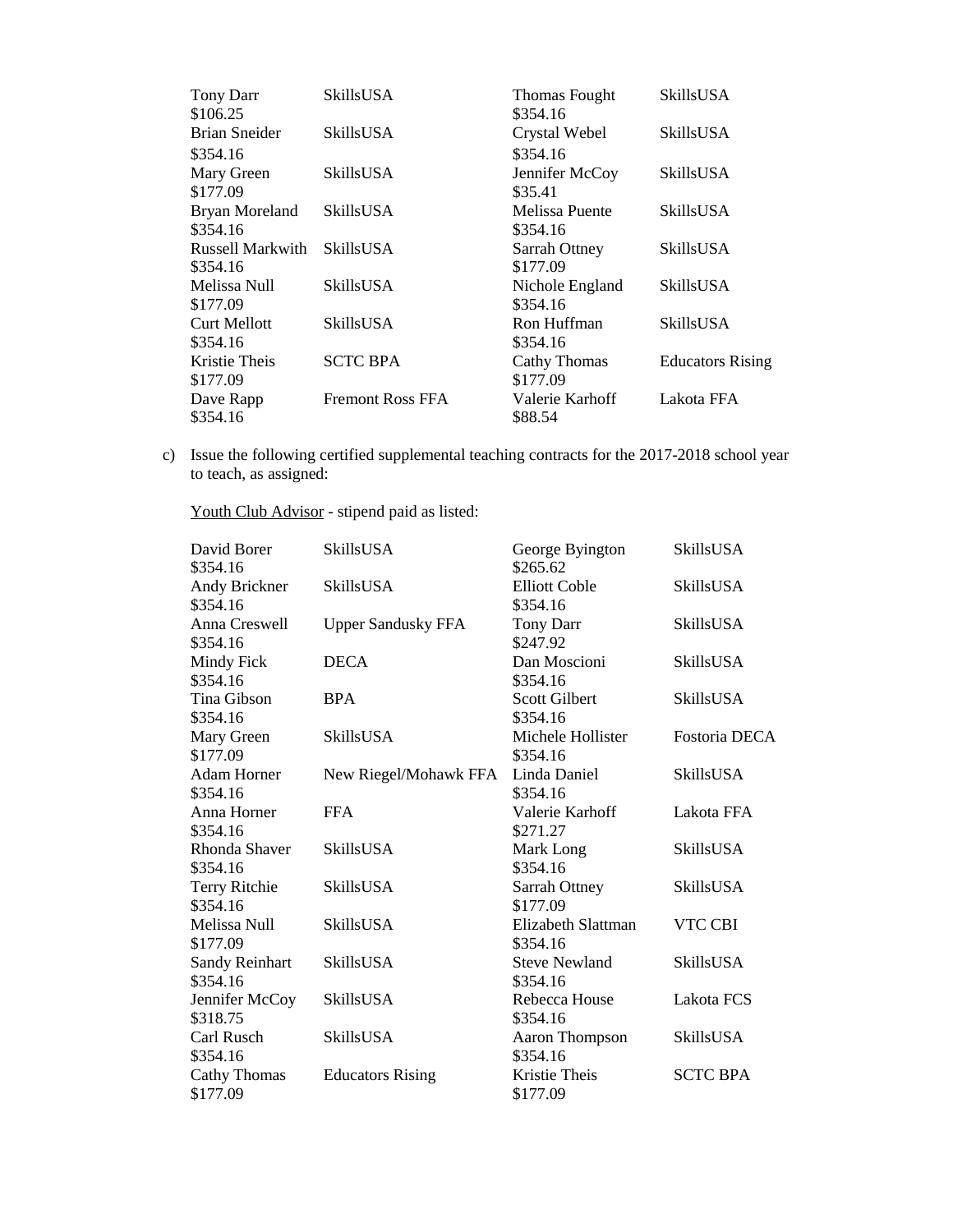| Lecia Wadsworth SkillsUSA |                  |
|---------------------------|------------------|
| \$354.16                  |                  |
| Brian Zender              | FFA              |
| \$354.16                  |                  |
| Valerie Zeno              | <b>SkillsUSA</b> |
| \$354.16                  |                  |

Wayne Thomas Upper Sdky DECA  $$354.16$ Barrett Zimmerman Clyde FFA  $$354.16$ 

d) Approve the following certified contracts to work as assigned for the remainder of the 2017-2018 school year:

| Part-time Adult Education instructor - \$18.50 per hour: | Shawn Brickner | Ciera Long |
|----------------------------------------------------------|----------------|------------|
| Certified Substitute instructor - \$18.50 per hour:      | Rachel Marinis |            |

## BOE Policies

Approve revised Board Policies as presented effective February 15, 2018:

| ACA-R/ACAA-R  | Nondiscrimination on the Basis of Sex/Sexual Harassment        |
|---------------|----------------------------------------------------------------|
|               | <b>Grievance Procedures</b>                                    |
| <b>EF/EFB</b> | Food Services Management/Free and Reduced-Priced Food Services |
| EFG           | <b>Student Wellness Program</b>                                |
| IGBI          | <b>English Learners</b>                                        |
| JEDA          | Truancy                                                        |
|               |                                                                |

## Donations

- a) \$50.00 cash donation from Seneca East Local School District Board of Education
- b) One plotter (computer printer) from Warner Mechanical, Fremont
- c) One Fadal CNC milling machine from Century Die, Fremont
- d) 5,000 feet of ¾" EMT conduit from Clouse Electric, Tiffin

## Cooperative Agreements for the 2017-2018 school year

- a) State Support Team Region 1 (special education resources) no cost
- b) North Central Ohio ESC cooperative services (staff background checks) no cost

The vote on this motion was all "Yes" by Beamer, Reinhart, Bowman, Drusbacky, Greenslade, Kinley, Koehler, Lang, Lehmann, Price, Thompson, Widman, and Damschroder. A "No" vote was not heard. Motion carried.

## MOTION #7849

Beamer moved and Koehler seconded the motion to approve the Financial Consent Agenda as presented:

## Financial Consent Agenda

The Treasurer recommends that the Board of Education approve the Financial Consent Agenda Item **H.1.** Action by the Board of Education in "Adoption of the Consent Agenda" means that this item is adopted by a single motion unless a member of the Board or the Treasurer requests that any such item be removed from the consent agenda and voted upon separately.

#### Monthly Financial Reports

- a) Fiscal Year Analysis
- b) Fiscal Data Graphs
- c) Cash Reconciliation Report
- d) Financial Summary Report
- e) Investment Report
- f) Check Payment Register

The vote on this motion was all "Yes" by Beamer, Koehler Bowman, Drusbacky, Greenslade, Kinley, Lang, Lehmann, Price, Reinhart, Thompson, Widman, and Damschroder. A "No" vote was not heard. Motion carried.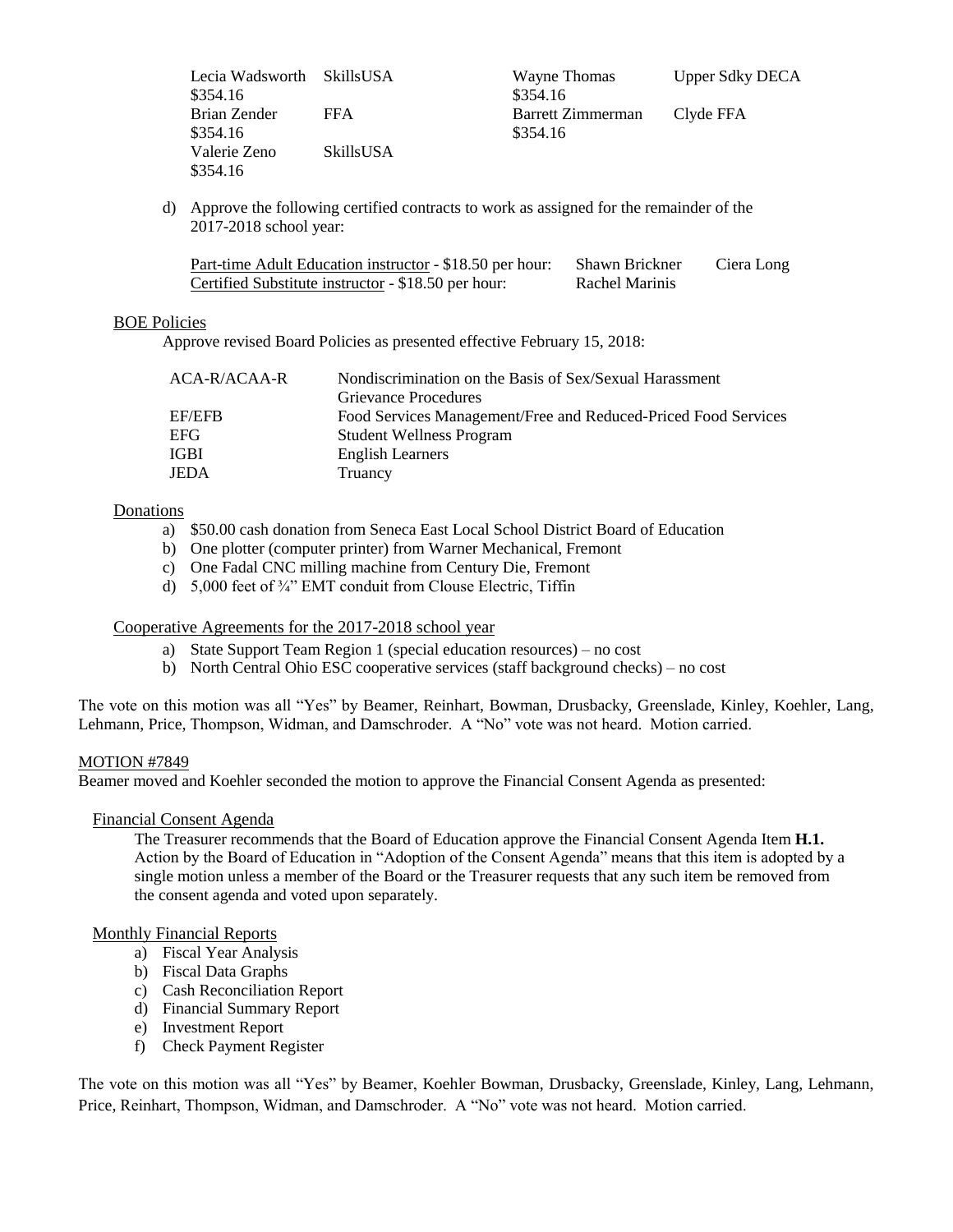Non-Consent Action Item - none

Legislative Liaison Report – none

Board Initiated Business – none

### **MOTION #7850**

Beamer moved and Widman seconded the motion to adjourn the meeting. The vote on this motion was all "Yes" by Beamer, Widman, Bowman, Drusbacky, Greenslade, Kinley, Koehler, Lang, Lehmann, Price, Reinhart, Thompson, and Damschroder. A "No" vote was not heard. Motion carried.

Meeting adjourned at 6:59 p.m.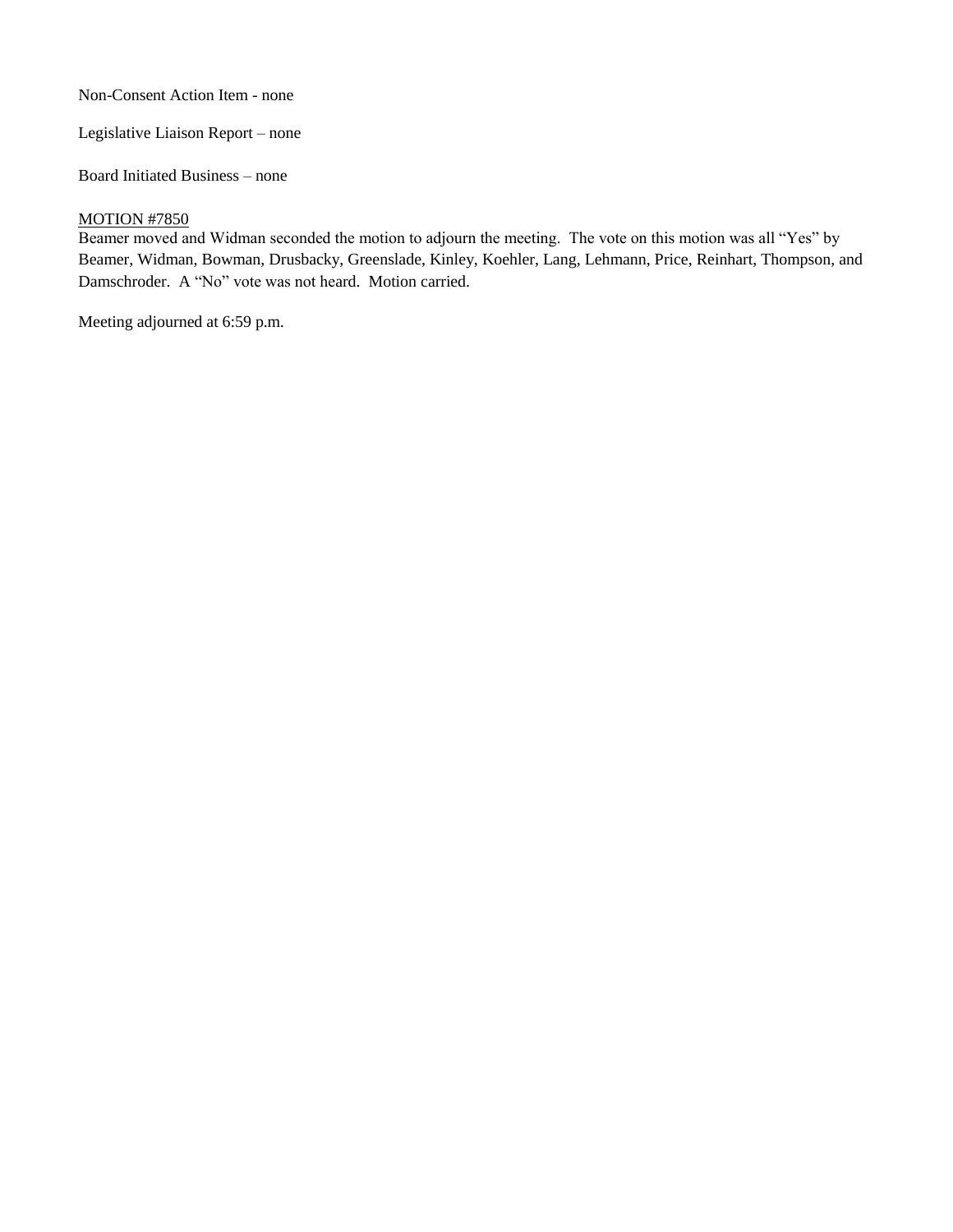# *VANGUARD-SENTINEL CAREER & TECHNOLOGY CENTERS - FISCAL YEAR ANALYSIS*

GENERAL FUND AS OF FEBRUARY 28, 2018

|                                      | <b>FY 18</b>                | FY 18 YTD     | % OF         | <b>FY 17</b>  | FY 17 YTD     | % OF         | % OF CHANGE     |
|--------------------------------------|-----------------------------|---------------|--------------|---------------|---------------|--------------|-----------------|
|                                      | <b>ESTIMATED</b>            | <b>ACTUAL</b> | <b>TOTAL</b> | <b>ACTUAL</b> | <b>ACTUAL</b> | <b>TOTAL</b> | <b>FY 17 TO</b> |
|                                      |                             |               |              |               |               |              | <b>FY 18</b>    |
| BEGINNING CASH BALANCE (7/1/17)      |                             | \$10,163,248  |              |               | \$8,573,379   |              |                 |
|                                      |                             |               |              |               |               |              |                 |
| R.E. TAXES                           | \$4,605,990                 | \$2,455,622   | 53.3%        | \$4,560,386   | \$2,605,670   | 57.1%        | $-5.8%$         |
| <b>INTEREST</b>                      | \$186,000                   | \$141,306     | 76.0%        | \$181,847     | \$96,664      | 53.2%        | 46.2%           |
| OTHER LOCAL SOURCES                  | \$465,458                   | \$322,042     | 69.2%        | \$442,318     | \$234,309     | 53.0%        | 37.4%           |
| <b>FOUNDATION</b>                    | \$8,450,196                 | \$5,850,553   | 69.2%        | \$8,800,121   | \$5,902,395   | 67.1%        | $-0.9%$         |
| HOMESTEAD AND ROLLBACK               | \$613,464                   | \$307,517     | 50.1%        | \$608,897     | \$306,104     | 50.3%        | 0.5%            |
| OTHER STATE SOURCES                  | \$80,000                    | \$85,081      | 106.4%       | \$79,592      | \$79,592      | 100.0%       | 6.9%            |
| <b>TRANSFERS &amp; ADVANCES IN</b>   | \$142,157                   | \$43,986      | 30.9%        | \$30,000      | \$30,000      | 100.0%       | 46.6%           |
|                                      |                             |               |              |               |               |              |                 |
| <b>TOTAL REVENUE</b>                 | \$14,543,265                | \$9,206,106   | 63.3%        | \$14,703,161  | \$9,254,734   | 62.9%        | $-0.5%$         |
|                                      |                             |               |              |               |               |              |                 |
| <b>SALARIES</b>                      | \$6,820,833                 | \$4,413,130   | 64.7%        | \$6,480,766   | \$4,278,809   | 66.0%        | 3.1%            |
| <b>FRINGE BENEFITS</b>               | \$2,493,524                 | \$1,670,379   | 67.0%        | \$2,281,310   | \$1,574,531   | 69.0%        | 6.1%            |
| <b>PURCHASED SERVICES</b>            | \$2,292,422                 | \$901,593     | 39.3%        | \$1,376,650   | \$857,448     | 62.3%        | 5.1%            |
| <b>SUPPLIES</b>                      | \$1,727,033                 | \$905,449     | 52.4%        | \$981,586     | \$770,602     | 78.5%        | 17.5%           |
| CAPITAL OUTLAY                       | \$506,372                   | \$161,888     | 32.0%        | \$348,374     | \$271,800     | 78.0%        | $-40.4%$        |
| <b>OTHER EXPENDITURES</b>            | \$244,403                   | \$94,350      | 38.6%        | \$193,299     | \$107,398     | 55.6%        | $-12.1%$        |
| TRANSFERS AND ADVANCES OUT           | \$1,459,321                 | \$35,500      | 2.4%         | \$1,453,307   | \$35,986      | 2.5%         | $-1.4%$         |
| <b>FYTD EXPENDABLE</b>               |                             |               |              |               |               |              |                 |
| <b>LESS: PRIOR YEAR ENCUMBRANCES</b> | \$15,543,909<br>(\$503,376) | \$8,182,289   |              | \$13,115,292  | \$7,896,574   |              | 3.6%            |
| TOTAL APPROPRIATIONS                 |                             |               |              |               |               |              |                 |
|                                      | \$15,040,533                |               | 57.7%        |               |               | 64.8%        |                 |
| PERCENT EXPENDED AND ENCUMBERED      |                             |               |              |               |               |              |                 |
| REVENUE OVER (UNDER) EXPENDITURES    | (\$497,268)                 | \$1,023,817   |              |               | \$1,358,160   |              |                 |
|                                      |                             |               |              |               |               |              |                 |
| ENDING CASH BALANCE (2/28/xx)        |                             | \$11,187,065  |              |               | \$9,931,539   |              |                 |
|                                      |                             |               |              |               |               |              |                 |
| <b>OUTSTANDING ENCUMBRANCES</b>      |                             | \$786,390     |              |               | \$926,917     |              |                 |
|                                      |                             |               |              |               |               |              |                 |
| UNENCUMBERED CASH BALANCE            |                             | \$10,400,675  |              |               | \$9,004,622   |              |                 |
|                                      |                             |               |              |               |               |              |                 |
| <b>TRUE CASH DAYS</b>                |                             | 252           |              |               | 251           |              |                 |
|                                      |                             |               |              |               |               |              |                 |

DATED: MARCH 15, 2018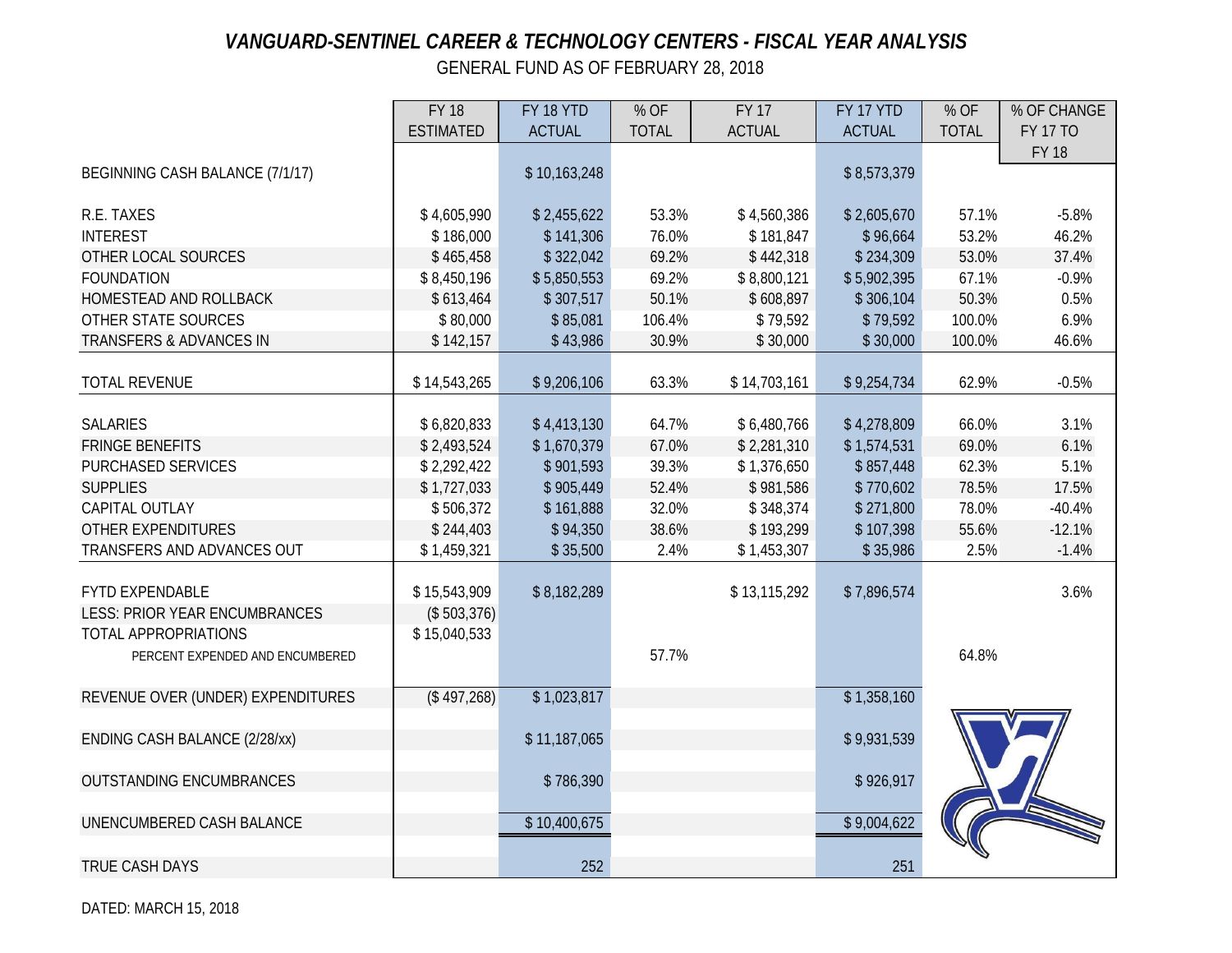# **VANGUARD-SENTINEL CAREER & TECHNOLOGY CENTERS FISCAL DATA - GENERAL FUND AS OF 2/28/18**

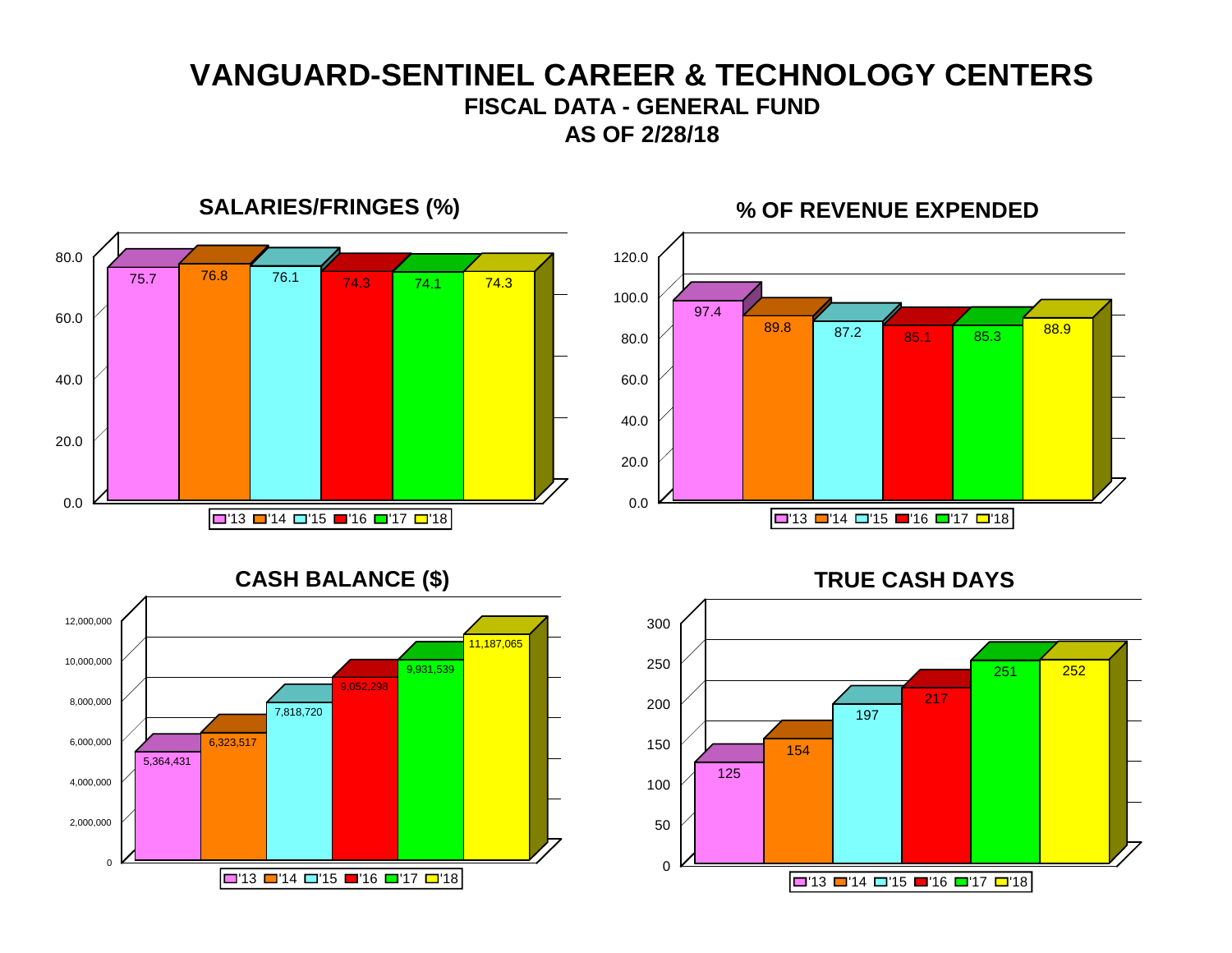*Vanguard-Sentinel Career and Technology Centers*

#### *Cash Reconciliation Report*

#### *28-Feb-18*

BOOK BALANCE \$18,413,180.76 NORTHWEST SAVINGS BANK #0044112238 \$ 13,208.90 TRISTATE CAPITAL #220000574 \$ 0.67 FIRST AMERICAN MONEY MARKET/REDTREE \$45,752.01 OLD FORT MONEY MARKET #7722648 \$ 200,128.53<br>OLD FORT CHECKING #7203607 \$ 44.38 OLD FORT CHECKING #7203607 OLD FORT SWEEP #703840 \$ 163,270.98<br>STAR OHIO \$ 2.007.627.10 \$ 2,007,627.10 ------------------------ \$ 2,430,032.57 INVESTMENTS \$ 16,127,133.46 CASH IN TRANSIT REC #18925 (Credit Card Portion) \$ 65.92 REC #18924 (Credit Card Portion) \$ 24.00<br>REC #18920 (Credit Card Portion) \$ 16.00 REC #18920 (Credit Card Portion) \$ 105.92 PETTY CASH \$75.00 CHANGE FUNDS \$ 577.00 VTC CASHIER \$ 30.00 VTC CAFETERIA \$ 244.00 **VTC CULINARY ARTS** VTC COSMETOLOGY \$40.00 SCTC CASHIER \$ 38.00<br>SCTC COSMETOLOGY \$ 50.00 SCTC COSMETOLOGY VTC CORNER STORE \$30.00 SCTC FOOD SERVICE \$45.00 ------------------------ TOTAL \$18,557,923.95 PAYROLL OUTSTANDING (\$11,093.26) BUDGETARY OUTSTANDING (\$ 32,554.30) ------------------------ (\$43,647.56) ------------------------ \$ 18,514,276.39 STRS IN TRANSIT (\$69,126.74) SAN-OTT IN TRANSIT \$ 0.00 VSP-VISION (\$ 678.65)<br>SERS IN TRANSIT (\$16,875.10) **SERS IN TRANSIT** SCHOOL DISTRICT INCOME TAX (\$3,263.98) AMERICAN FIDELITY \$0.00 AMERICAN FIDELITY \$0.00 ANNUITIES \$0.00  $457'$ S  $30.00$ FEDERAL TAX \$0.00<br>\$1,000 \$1,000 \$1,000 \$1,000 \$1,000 \$1,000 \$1,000 \$1,000 \$1,000 \$1,000 \$1,000 \$1,000 \$1,000 \$1,000 \$1,000 \$1,00  $($7,019.69)$ FREMONT WITHHOLDING-RITA (\$2,695.15) FINDLAY CITY TAX<br>CITY TAXES-OTHER CITIES (\$1,423.62) CITY TAXES-OTHER CITIES ------------------------ (\$ 101,095.63)

------------------------

\$ 18,413,180.76



Treasurer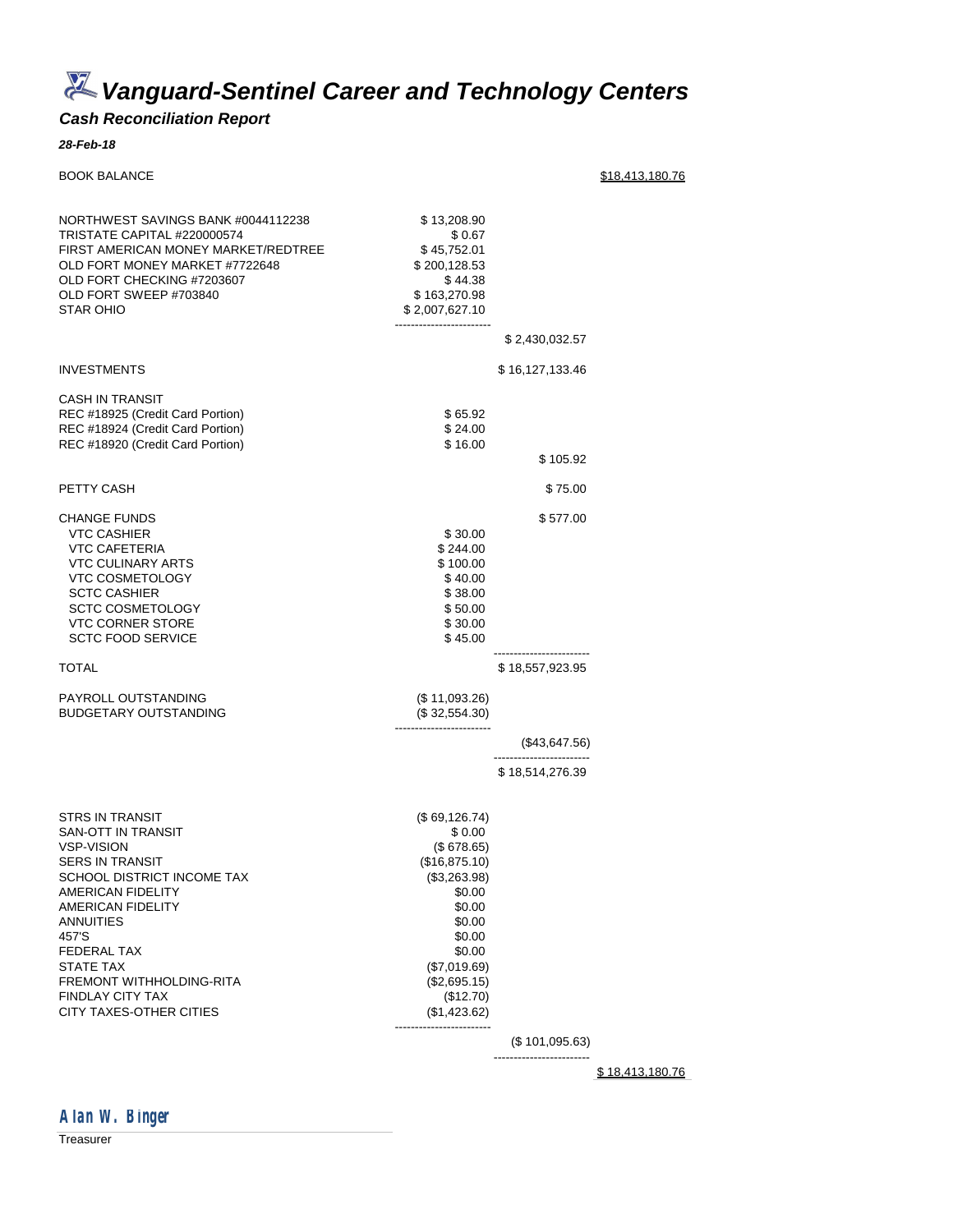| Fund # | Fund Description<br>Begin Balance           | MTD Receipts                                         | <b>FYTD</b><br>Receipts | MTD<br>Expenditures | <b>FYTD</b><br>Expenditures | Current<br>Fund Balance | Current<br>Encumbrances | Unencumbered Bank<br>Fund Balance Code |
|--------|---------------------------------------------|------------------------------------------------------|-------------------------|---------------------|-----------------------------|-------------------------|-------------------------|----------------------------------------|
|        | 001 0000 GENERAL FUND<br>10, 163, 247.81    | 959, 354.64                                          | 9,206,105.79            | 931,854.54          | 8,182,288.77                | 11, 187, 064.83         | 786,389.79              | 10,400,675.04                          |
|        | 615,909.28                                  | 001 9000 BUDGET STABILIZATION RESERVE FUND<br>0.00   | 0.00                    | 0.00                | 0.00                        | 615,909.28              | 0.00                    | 615,909.28                             |
|        | 2,020,577.00                                | 003 0000 PERMANENT IMPROVEMENT FUND<br>0.00          | 8,000.00                | 267,817.14          | 1,431,003.31                | 597,573.69              | 155,034.82              | 442,538.87                             |
|        | 3,290,000.00                                | 003 9023 OUALIFIED SCHOOL CONSTRUCTION BONDS<br>0.00 | 0.00                    | 0.00                | 385,000.00                  | 2,905,000.00            | 0.00                    | 2,905,000.00                           |
|        | 006 0000 CAFETERIA FUND<br>75,829.23        | 12,128.01                                            | 80,340.93               | 12,942.89           | 91,057.35                   | 65, 112.81              | 38,623.66               | 26,489.15                              |
|        | 109,484.80                                  | 007 9100 POLTER AUTOMOTIVE TRUST<br>0.00             | 0.00                    | 0.00                | 0.00                        | 109,484.80              | 0.00                    | 109,484.80                             |
|        | 009 0000 UNIFORM SUPPLY FUND<br>0.00        | 45.00                                                | 5,498.50                | 0.00                | 0.00                        | 5,498.50                | 0.00                    | 5,498.50                               |
|        | 009 9101 USS - VTC SUPPLIES<br>53.41        | 0.00                                                 | 23.75                   | 0.00                | 0.00                        | 77.16                   | 0.00                    | 77.16                                  |
|        | $36.74-$                                    | 009 9102 USS - VTC EARLY CHILDHOOD<br>0.00           | 435.75                  | 0.00                | 228.25                      | 170.76                  | 0.00                    | 170.76                                 |
|        | $26.55 -$                                   | 009 9103 USS - VTC CULINARY ARTS<br>50.00            | 640.00                  | 0.00                | 808.87                      | $195.42-$               | 0.00                    | $195.42-$                              |
|        | 228.79                                      | 009 9104 USS - VTC DIGITAL TECHNOLOGY<br>0.00        | 0.00                    | 0.00                | 0.00                        | 228.79                  | 0.00                    | 228.79                                 |
|        | 009 9105 USS - VTC COSMETOLOGY<br>3,048.88  | 0.00                                                 | 974.00                  | 0.00                | 863.50                      | 3,159.38                | 0.00                    | 3,159.38                               |
|        | 0.00                                        | 009 9106 USS - VTC CBI/EXPLORATION<br>0.00           | 429.00                  | 0.00                | 2,003.94                    | $1,574.94-$             | 0.00                    | $1,574.94-$                            |
|        | 009 9201 USS - SCTC SUPPLIES<br>$1,831.07-$ | 507.21                                               | 2,083.82                | 0.00                | 4,450.39                    | $4,197.64-$             | 3.45                    | $4,201.09-$                            |
|        | 223.74                                      | 009 9202 USS - SCTC AGRICULTURE<br>20.00             | 622.00                  | 0.00                | 0.00                        | 845.74                  | 1,000.00                | $154.26 -$                             |
|        | 723.49                                      | 009 9203 USS - SCTC INDEPENDENT LIVING/HORT<br>0.00  | 190.00                  | 0.00                | 0.00                        | 913.49                  | 600.00                  | 313.49                                 |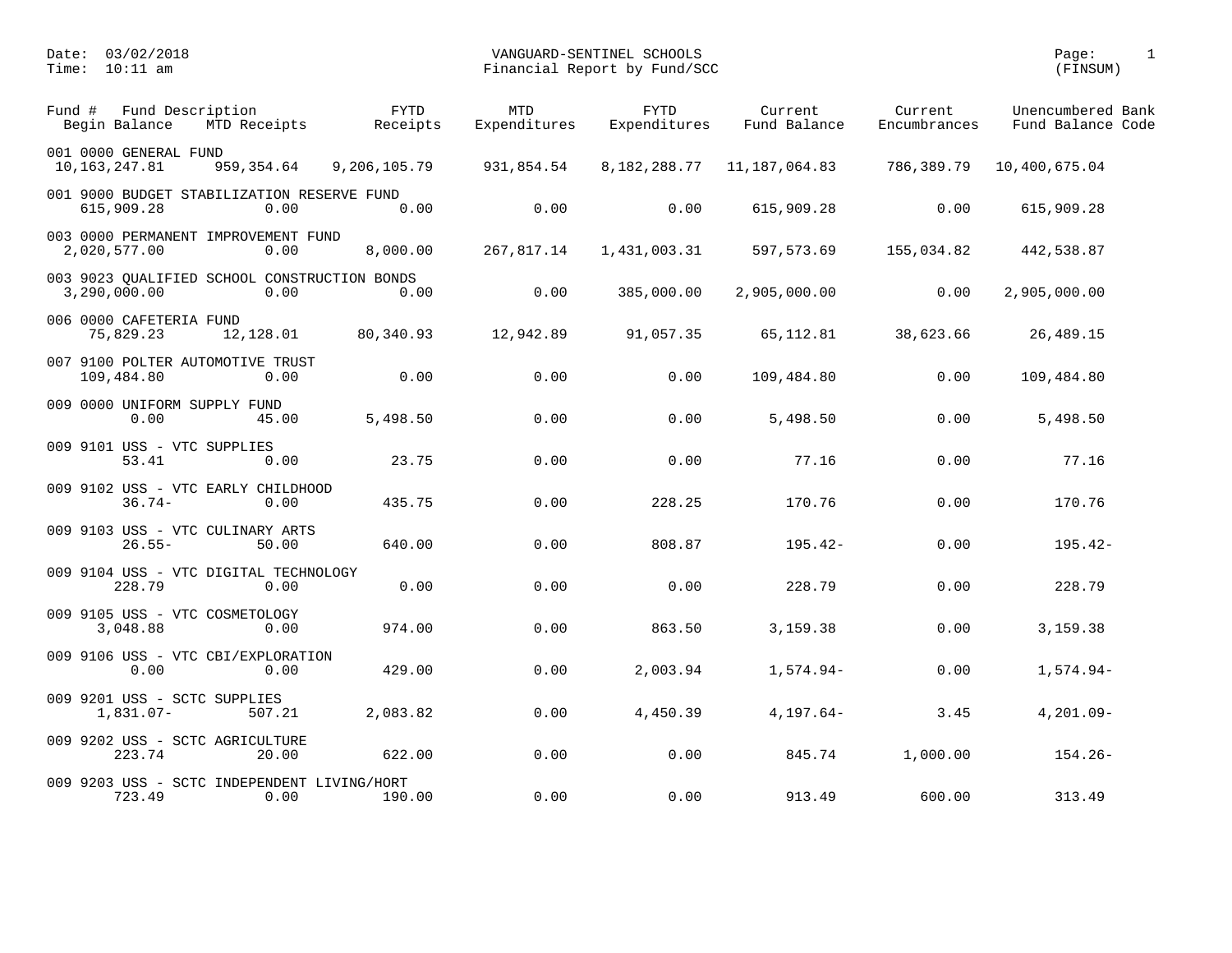| Fund Description<br>Fund #<br>Begin Balance            | MTD Receipts | <b>FYTD</b><br>Receipts | <b>MTD</b><br>Expenditures | <b>FYTD</b><br>Expenditures | Current<br>Fund Balance | Current<br>Encumbrances | Unencumbered Bank<br>Fund Balance Code |
|--------------------------------------------------------|--------------|-------------------------|----------------------------|-----------------------------|-------------------------|-------------------------|----------------------------------------|
| 009 9204 USS - SCTC HEALTH CAREERS<br>1,212.60         | 0.00         | 3,355.00                | 0.00                       | 3,466.40                    | 1,101.20                | 0.00                    | 1,101.20                               |
| 009 9205 USS - SCTC CULINARY ARTS<br>314.78            | 75.00        | 300.00                  | 0.00                       | 445.00                      | 169.78                  | 0.00                    | 169.78                                 |
| 009 9206 USS - SCTC COLLISION REPAIR<br>$120.60 -$     | 13.40        | 140.70                  | 0.00                       | 0.00                        | 20.10                   | 0.00                    | 20.10                                  |
| 009 9207 USS - SCTC BUILDING CONSTRUCTION<br>128.00    | 0.00         | $128.00 -$              | 0.00                       | 0.00                        | 0.00                    | 0.00                    | 0.00                                   |
| 009 9208 USS - SCTC PRECISION MACHINE<br>0.00          | 0.00         | 25.75                   | 0.00                       | 0.00                        | 25.75                   | 0.00                    | 25.75                                  |
| 009 9209 USS - SCTC WELDING<br>$9.51 -$                | 216.00       | 1,852.65                | 0.00                       | 3,499.88                    | $1,656.74-$             | 0.00                    | $1,656.74-$                            |
| 009 9210 USS - SCTC COSMETOLOGY<br>$773.02 -$          | 0.00         | 230.00                  | 0.00                       | 411.33                      | $954.35 -$              | 0.00                    | $954.35 -$                             |
| 010 0000 OSFC PROJECT CONSTRUCTION FUND<br>0.00        | 0.00         | 0.00                    | 0.00                       | 0.00                        | 0.00                    | 0.00                    | 0.00                                   |
| 011 0000 CUSTOMER SERVICE<br>78.27                     | 0.00         | 0.00                    | 0.00                       | 0.00                        | 78.27                   | 0.00                    | 78.27                                  |
| 011 9000 CONNECT PROFESSIONAL DEVELOPMENT FUND<br>0.00 | 0.00         | 0.00                    | 0.00                       | 0.00                        | 0.00                    | 0.00                    | 0.00                                   |
| 011 9110 CS - VTC AUTO TECH<br>12,900.68               | 1,435.63     | 3,121.39                | 1,204.82                   | 3,092.80                    | 12,929.27               | 4,943.44                | 7,985.83                               |
| 011 9120 CS - VTC BUILDING TRADES<br>49,659.08         | 0.00         | $119.02 -$              | 0.00                       | 2,338.37                    | 47,201.69               | 734.62                  | 46, 467.07                             |
| 011 9130 CS - VTC COLLISION REPAIR<br>442.99           | 142.67       | 4,650.78                | 0.00                       | 3,176.74                    | 1,917.03                | 1.00                    | 1,916.03                               |
| 011 9140 CS - VTC COSMETOLOGY<br>43, 413. 78           | 430.29       | 1,483.76                | 861.77                     | 2,454.93                    | 42, 442.61              | 1.00                    | 42, 441.61                             |
| 011 9150 CS - VTC CULINARY ARTS<br>5,160.22            | 952.90       | 5,544.80                | 929.00                     | 3,558.79                    | 7,146.23                | 8,461.81                | $1,315.58-$                            |
| 011 9160 CS - VTC DEA<br>1,074.97                      | 0.00         | 0.00                    | 0.00                       | 0.00                        | 1,074.97                | 1.00                    | 1,073.97                               |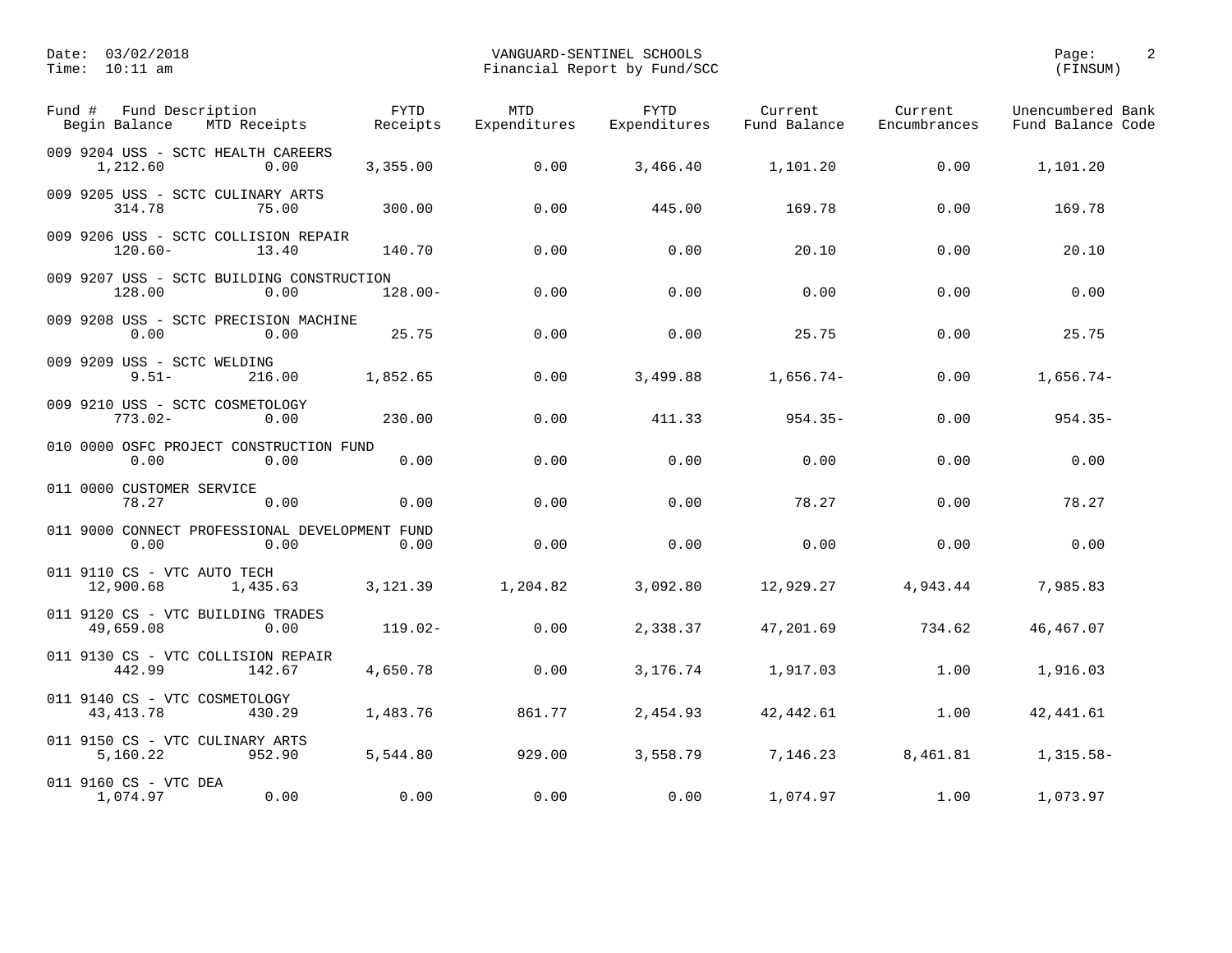| Fund Description<br>Fund #<br>Begin Balance<br>MTD Receipts    | <b>FYTD</b><br>Receipts | <b>MTD</b><br>Expenditures | <b>FYTD</b><br>Expenditures | Current<br>Fund Balance | Current<br>Encumbrances | Unencumbered Bank<br>Fund Balance Code |
|----------------------------------------------------------------|-------------------------|----------------------------|-----------------------------|-------------------------|-------------------------|----------------------------------------|
| 011 9165 CS - VTC EARLY CHILDHOOD<br>10,930.68<br>1,885.00     | 6,965.83                | 545.50                     | 2,928.55                    | 14,967.96               | 1.00                    | 14,966.96                              |
| 011 9170 CS - VTC ELECTRICAL TRADES<br>9,373.90<br>0.00        | 0.00                    | 0.00                       | 0.00                        | 9,373.90                | 1.00                    | 9,372.90                               |
| 011 9175 CS - VTC ETR<br>0.00<br>84.68                         | 0.00                    | 0.00                       | 0.00                        | 84.68                   | 1.00                    | 83.68                                  |
| 011 9180 CS - VTC INDEPENDENT LIVING<br>173.93<br>0.00         | 0.00                    | 0.00                       | 0.00                        | 173.93                  | 201.00                  | $27.07 -$                              |
| 011 9190 CS - VTC WELDING<br>4,720.71<br>0.00                  | 0.00                    | 0.00                       | 0.00                        | 4,720.71                | 1,001.00                | 3,719.71                               |
| 011 9210 CS - SCTC AG<br>0.00<br>1,102.85                      | 0.00                    | 0.00                       | 0.00                        | 1,102.85                | 301.00                  | 801.85                                 |
| 011 9220 CS - SCTC AUTO TECH<br>$1,007.74-$<br>1,412.21        | 3,800.87                | 1,458.27                   | 8,074.41                    | $5,281.28 -$            | 1.00                    | $5,282.28 -$                           |
| 011 9230 CS - SCTC BUILDING CONSTRUCTION<br>3,931.72<br>0.00   | 0.00                    | 734.80                     | 13,403.42                   | 9,471.70-               | 18,847.79               | $28, 319.49 -$                         |
| 011 9240 CS - SCTC COLLISION REPAIR<br>2,130.40<br>0.00        | 1,235.88                | 0.00                       | 839.02                      | 2,527.26                | 1.00                    | 2,526.26                               |
| 011 9250 CS - SCTC COSMETOLOGY<br>613.20<br>15,821.45          | 4,352.10                | 47.25                      | 721.62                      | 19,451.93               | 648.54                  | 18,803.39                              |
| 011 9260 CS - SCTC CULINARY ARTS<br>2,420.84<br>153.22         | 4,730.30                | 289.95                     | 5,035.31                    | 2,115.83                | 7,703.06                | $5,587.23-$                            |
| 011 9270 CS - SCTC ELECTRICAL TRADES<br>2,182.64<br>0.00       | 0.00                    | 89.67                      | 89.67                       | 2,092.97                | 1,001.00                | 1,091.97                               |
| 011 9280 CS - SCTC INDEPENDENT LIVING<br>12,904.35<br>0.00     | 0.00                    | 0.00                       | 0.00                        | 12,904.35               | 1.00                    | 12,903.35                              |
| 011 9285 CS - SCTC PRECISION MACHINE<br>97.25<br>0.00          | 0.00                    | 0.00                       | 0.00                        | 97.25                   | 1.00                    | 96.25                                  |
| 011 9290 CS - SCTC WELDING/FABRICATION<br>7,719.37<br>$10.14-$ | 652.68                  | 296.00                     | 498.00                      | 7,874.05                | 503.00                  | 7,371.05                               |
| 012 0000 ADULT EDUCATION<br>520, 337. 71<br>78,025.11          | 400,543.66              | 44,484.00                  | 377,450.68                  | 543,430.69              | 35,437.56               | 507,993.13                             |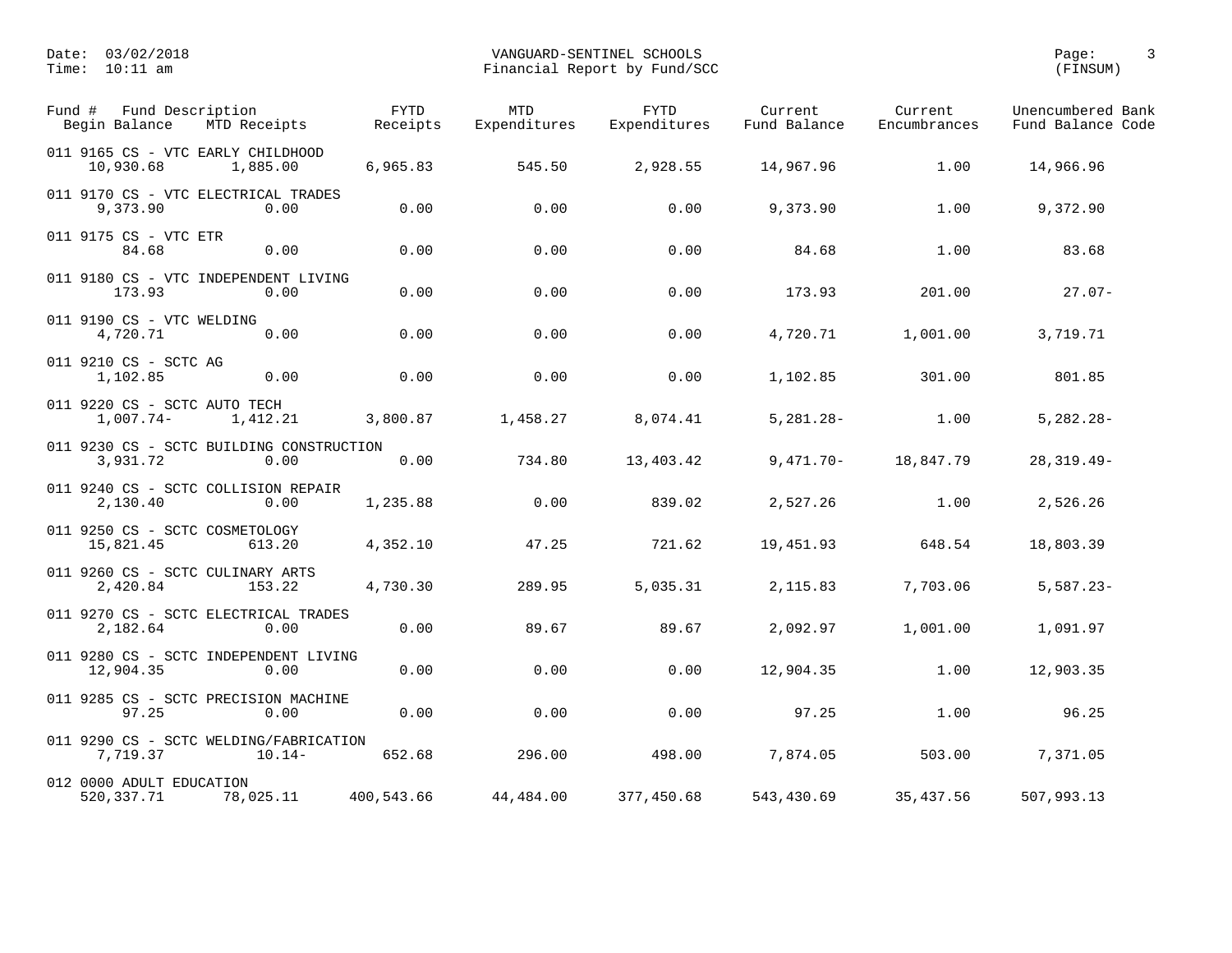| Fund Description<br>Fund #<br>Begin Balance<br>MTD Receipts  | <b>FYTD</b><br>Receipts | <b>MTD</b><br>Expenditures | <b>FYTD</b><br>Expenditures | Current<br>Fund Balance | Current<br>Encumbrances | Unencumbered Bank<br>Fund Balance Code |
|--------------------------------------------------------------|-------------------------|----------------------------|-----------------------------|-------------------------|-------------------------|----------------------------------------|
| 018 0000 VCC- PUBLIC SCHOOL SUPPORT<br>13,633.64<br>1,070.00 | 2,927.30                | 400.00                     | 9,584.75                    | 6,976.19                | 1,900.00                | 5,076.19                               |
| 018 9000 YOUTH CLUB SUPPORT FUND<br>16,355.55<br>0.00        | 789.39                  | 18.49                      | 6,953.45                    | 10,191.49               | 0.00                    | 10,191.49                              |
| 018 9001 VTC DRUG FREE CLUBS OF AMERICA<br>0.00<br>0.00      | 2,140.00                | 0.00                       | 0.00                        | 2,140.00                | 2,730.00                | $590.00 -$                             |
| 018 9002 SCC - PUBLIC SCHOOL SUPPORT<br>2,504.25<br>599.20   | 3,800.70                | 0.00                       | 2,321.62                    | 3,983.33                | 1,226.70                | 2,756.63                               |
| 018 9003 SCTC DRUG FREE CLUBS OF AMERICA<br>0.00<br>0.00     | 5,915.00                | 0.00                       | 520.87                      | 5,394.13                | 5,329.13                | 65.00                                  |
| 022 9015 PELL GRANT<br>0.00<br>0.00                          | 0.00                    | 0.00                       | 0.00                        | 0.00                    | 0.00                    | 0.00                                   |
| 022 9016 PELL GRANT<br>0.00<br>0.00                          | 0.00                    | 0.00                       | 0.00                        | 0.00                    | 0.00                    | 0.00                                   |
| 022 9017 PELL GRANT<br>0.00<br>0.00                          | 0.00                    | 0.00                       | 0.00                        | 0.00                    | 0.00                    | 0.00                                   |
| 022 9018 PELL GRANT<br>0.00<br>6,326.89                      | 80,700.89               | 6,326.89                   | 80,700.89                   | 0.00                    | 33,045.86               | $33,045.86 -$                          |
| 034 0000 OSFC MAINTENANCE FUND<br>2,171,975.50<br>0.00       | 0.00                    | 3,541.48                   | 47,888.55                   | 2,124,086.95            | 18,834.51               | 2,105,252.44                           |
| 200 9101 COLLISION REPAIR - VANGUARD<br>376.64<br>10.00      | 245.00                  | 0.00                       | 0.00                        | 621.64                  | 0.00                    | 621.64                                 |
| 200 9102 AUTO TECH - VANGUARD<br>35.01<br>30.00              | 54.13                   | 0.00                       | 0.00                        | 89.14                   | 0.00                    | 89.14                                  |
| 200 9103 BPA - VANGUARD<br>748.36<br>0.00                    | 400.00                  | 0.00                       | 387.00                      | 761.36                  | 0.00                    | 761.36                                 |
| 200 9104 INDEPENDENT LIVING - VANGUARD<br>1,453.40<br>0.00   | 2,035.23                | 0.00                       | 1,385.23                    | 2,103.40                | 64.00                   | 2,039.40                               |
| 200 9105 BUILDING TRADES - (INACTIVE)<br>0.00<br>0.00        | 0.00                    | 0.00                       | 0.00                        | 0.00                    | 0.00                    | 0.00                                   |
| 200 9106 CBI-VANGUARD<br>2,944.72<br>20.00                   | 60.00                   | 0.00                       | 165.00                      | 2,839.72                | 0.00                    | 2,839.72                               |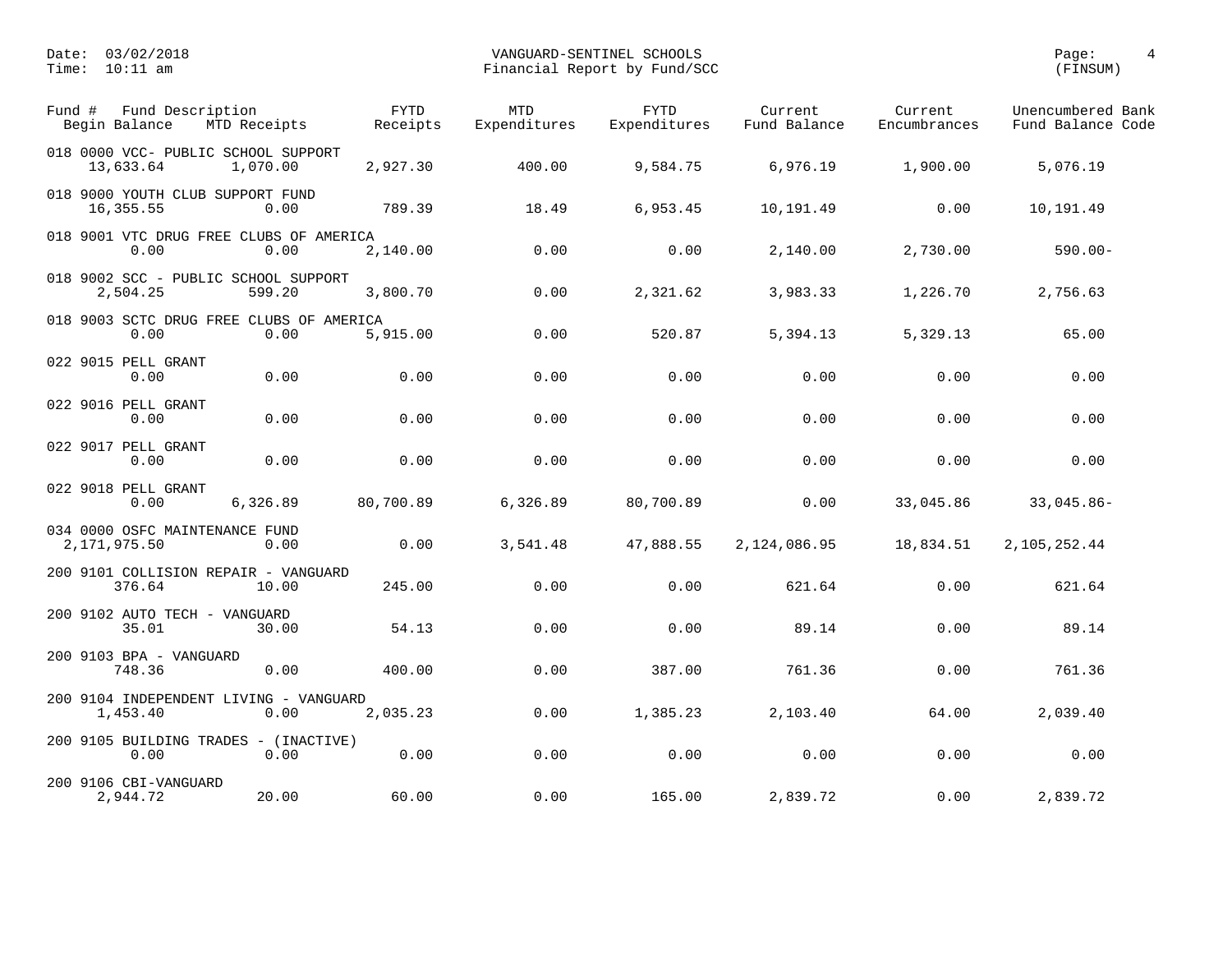| Fund #<br>Fund Description<br>Begin Balance       | MTD Receipts | <b>FYTD</b><br>Receipts | <b>MTD</b><br>Expenditures | <b>FYTD</b><br>Expenditures | Current<br>Fund Balance | Current<br>Encumbrances | Unencumbered Bank<br>Fund Balance Code |
|---------------------------------------------------|--------------|-------------------------|----------------------------|-----------------------------|-------------------------|-------------------------|----------------------------------------|
| 200 9107 DESIGN ENGINEERING-VANGUARD<br>782.89    | 0.00         | 60.00                   | 0.00                       | 204.00                      | 638.89                  | 0.00                    | 638.89                                 |
| 200 9108 COMMUNITY DONATIONS (INACTIVE)<br>0.00   | 0.00         | 0.00                    | 0.00                       | 0.00                        | 0.00                    | 0.00                    | 0.00                                   |
| 200 9109 COSMETOLOGY - VANGUARD<br>1,359.11       | 0.00         | 1,000.00                | 0.00                       | 1,020.00                    | 1,339.11                | 0.00                    | 1,339.11                               |
| 200 9110 CULINARY ARTS - VANGUARD<br>8,956.34     | 99.82        | 675.51                  | 0.00                       | 177.76                      | 9,454.09                | 0.00                    | 9,454.09                               |
| 200 9111 DECA - VANGUARD<br>773.43                | 50.00        | 8,806.30                | 277.25                     | 6,955.11                    | 2,624.62                | 349.00                  | 2,275.62                               |
| 200 9112 CORNER STORE - VANGUARD<br>1,217.61      | 230.84       | $16.72-$                | 102.04                     | 956.31                      | 244.58                  | 50.00                   | 194.58                                 |
| 200 9113 EARLY CHILDHOOD - VANGUARD<br>103.06     | 0.00         | 0.00                    | 0.00                       | 103.06                      | 0.00                    | 0.00                    | 0.00                                   |
| 200 9114 ELECTRICAL TRADES - VANGUARD<br>557.93   | 0.00         | 70.00                   | 0.00                       | 46.94                       | 580.99                  | 0.00                    | 580.99                                 |
| 200 9115 FFA (INACTIVE)<br>0.00                   | 0.00         | 0.00                    | 0.00                       | 0.00                        | 0.00                    | 0.00                    | 0.00                                   |
| 200 9116 MASONRY - INACTIVE<br>0.00               | 0.00         | 0.00                    | 0.00                       | 0.00                        | 0.00                    | 0.00                    | 0.00                                   |
| 200 9117 MEDICAL AIDE - INACTIVE<br>0.00          | 0.00         | 0.00                    | 0.00                       | 0.00                        | 0.00                    | 0.00                    | 0.00                                   |
| 200 9118 SKILLS USA REGIONAL - (INACTIVE)<br>0.00 | 0.00         | 0.00                    | 0.00                       | 0.00                        | 0.00                    | 0.00                    | 0.00                                   |
| 200 9119 SKILLS USA - VANGUARD<br>12,029.43       | 3,883.28     | 15,990.38               | 1,183.83                   | 14,767.08                   | 13, 252. 73             | 2,796.15                | 10,456.58                              |
| 200 9121 WELDING - VANGUARD<br>855.51             | 0.00         | 1,020.00                | 0.00                       | 250.00                      | 1,625.51                | 0.00                    | 1,625.51                               |
| 200 9201 AUTO TECH - SENTINEL<br>305.90           | 1.37         | 101.83                  | 0.00                       | 45.73                       | 362.00                  | 0.00                    | 362.00                                 |
| 200 9202 BPA - SENTINEL<br>0.00                   | 237.09       | 387.09                  | 0.00                       | 208.00                      | 179.09                  | 10.00                   | 169.09                                 |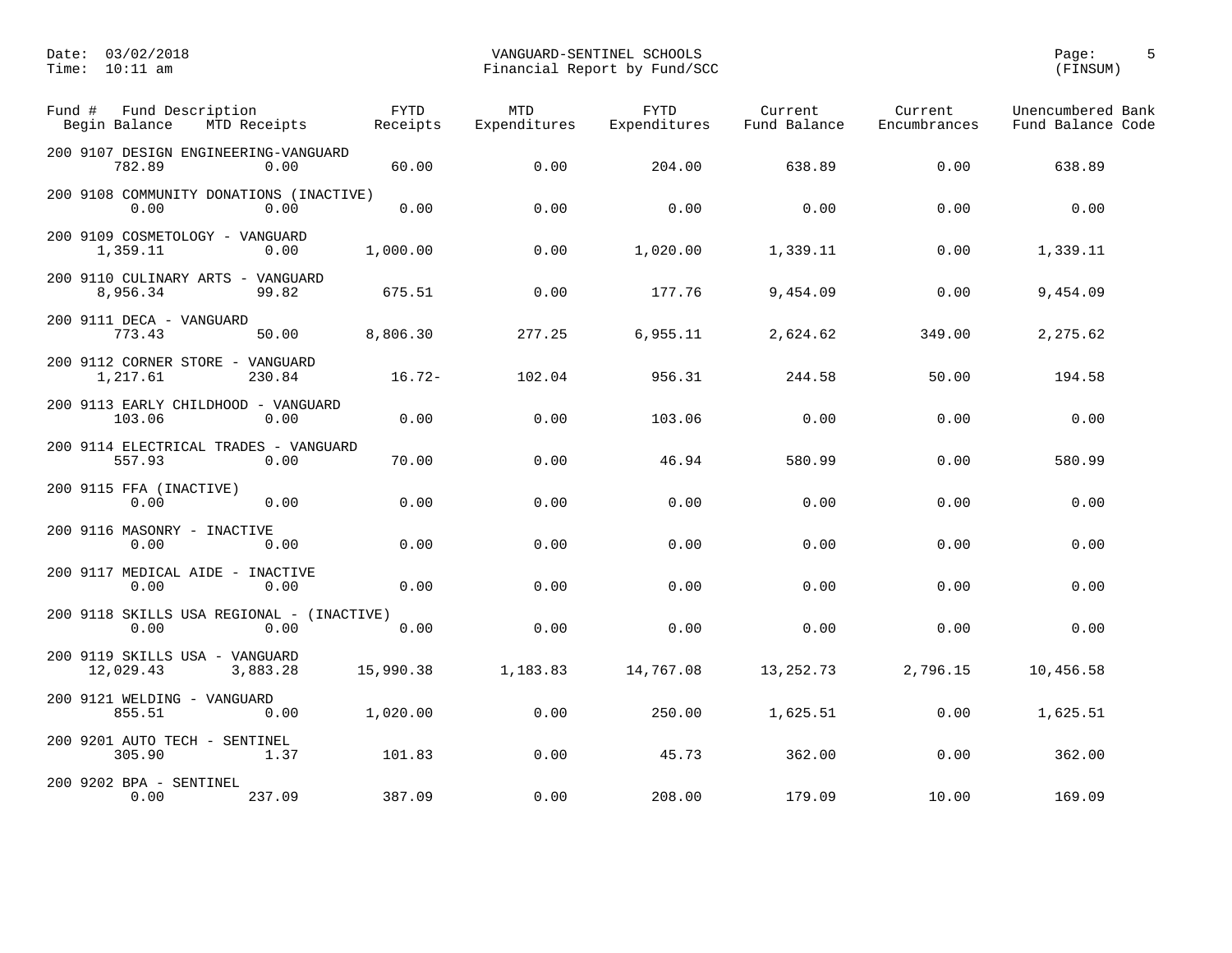| Fund Description<br>Fund #<br>Begin Balance<br>MTD Receipts    | <b>FYTD</b><br>Receipts | <b>MTD</b><br>Expenditures | <b>FYTD</b><br>Expenditures | Current<br>Fund Balance | Current<br>Encumbrances | Unencumbered Bank<br>Fund Balance Code |
|----------------------------------------------------------------|-------------------------|----------------------------|-----------------------------|-------------------------|-------------------------|----------------------------------------|
| 200 9203 BUILDING CONSTRUCTION - SENTINEL<br>20.00<br>0.00     | 128.00                  | 0.00                       | 0.00                        | 148.00                  | 0.00                    | 148.00                                 |
| 200 9205 CAREERS IN EDUCATION - SENTINEL<br>2,605.34<br>177.09 | 758.27                  | 0.00                       | 80.00                       | 3,283.61                | 0.00                    | 3,283.61                               |
| 200 9206 DIGITAL TECHNOLOGIES - SENTINEL<br>0.00<br>0.00       | 0.00                    | 0.00                       | 0.00                        | 0.00                    | 0.00                    | 0.00                                   |
| 200 9207 COLLISION REPAIR - SENTINEL<br>173.50<br>0.00         | 0.00                    | 0.00                       | 141.04                      | 32.46                   | 0.00                    | 32.46                                  |
| 200 9209 ELECTRICAL TRADES - SENTINEL<br>520.53<br>0.00        | 0.00                    | 0.00                       | 444.45                      | 76.08                   | 0.00                    | 76.08                                  |
| 200 9210 FFA - SENTINEL<br>616.00<br>$2,812.11-$               | 37,068.44               | 0.00                       | 29,919.32                   | 4,337.01                | 12,011.71               | $7,674.70-$                            |
| 200 9211 CULINARY ARTS - SENTINEL<br>4,831.02<br>4,633.10      | 5,999.69                | 1,142.50                   | 2,674.71                    | 8,156.00                | 5,197.40                | 2,958.60                               |
| 200 9212 INDEPENDENT LIVING-SENTINEL<br>2,304.05<br>0.00       | $50.00 -$               | 0.00                       | 139.74                      | 2, 114.31               | 0.00                    | 2, 114.31                              |
| 200 9214 PRECISION MACHINE - SENTINEL<br>391.53<br>300.00      | 320.00                  | 0.00                       | 70.00                       | 641.53                  | 0.00                    | 641.53                                 |
| 200 9215 PUBLIC SAFETY - SENTINEL<br>1,670.90<br>0.00          | 281.50                  | 0.00                       | 142.88                      | 1,809.52                | 102.85                  | 1,706.67                               |
| 200 9216 SKILLS USA - SENTINEL<br>3,771.17<br>2,816.61         | 27,646.77               | 5,237.14                   | 23,096.51                   | 8,321.43                | 8,657.61                | $336.18-$                              |
| 200 9217 STUDENT COUNCIL - SENTINEL<br>24.45<br>0.00           | 0.00                    | 0.00                       | 0.00                        | 24.45                   | 0.00                    | 24.45                                  |
| 200 9218 WELDING - SENTINEL<br>1,856.00<br>354.19              | 1,162.52                | 0.00                       | 714.72                      | 2,303.80                | 232.00                  | 2,071.80                               |
| 451 9015 NETWORK CONNECTIVITY<br>0.00<br>0.00                  | 0.00                    | 0.00                       | 0.00                        | 0.00                    | 0.00                    | 0.00                                   |
| 451 9016 NETWORK CONNECTIVITY<br>0.00<br>0.00                  | 0.00                    | 0.00                       | 0.00                        | 0.00                    | 0.00                    | 0.00                                   |
| 451 9017 NETWORK CONNECTIVITY<br>0.00<br>0.00                  | 0.00                    | 0.00                       | 0.00                        | 0.00                    | 0.00                    | 0.00                                   |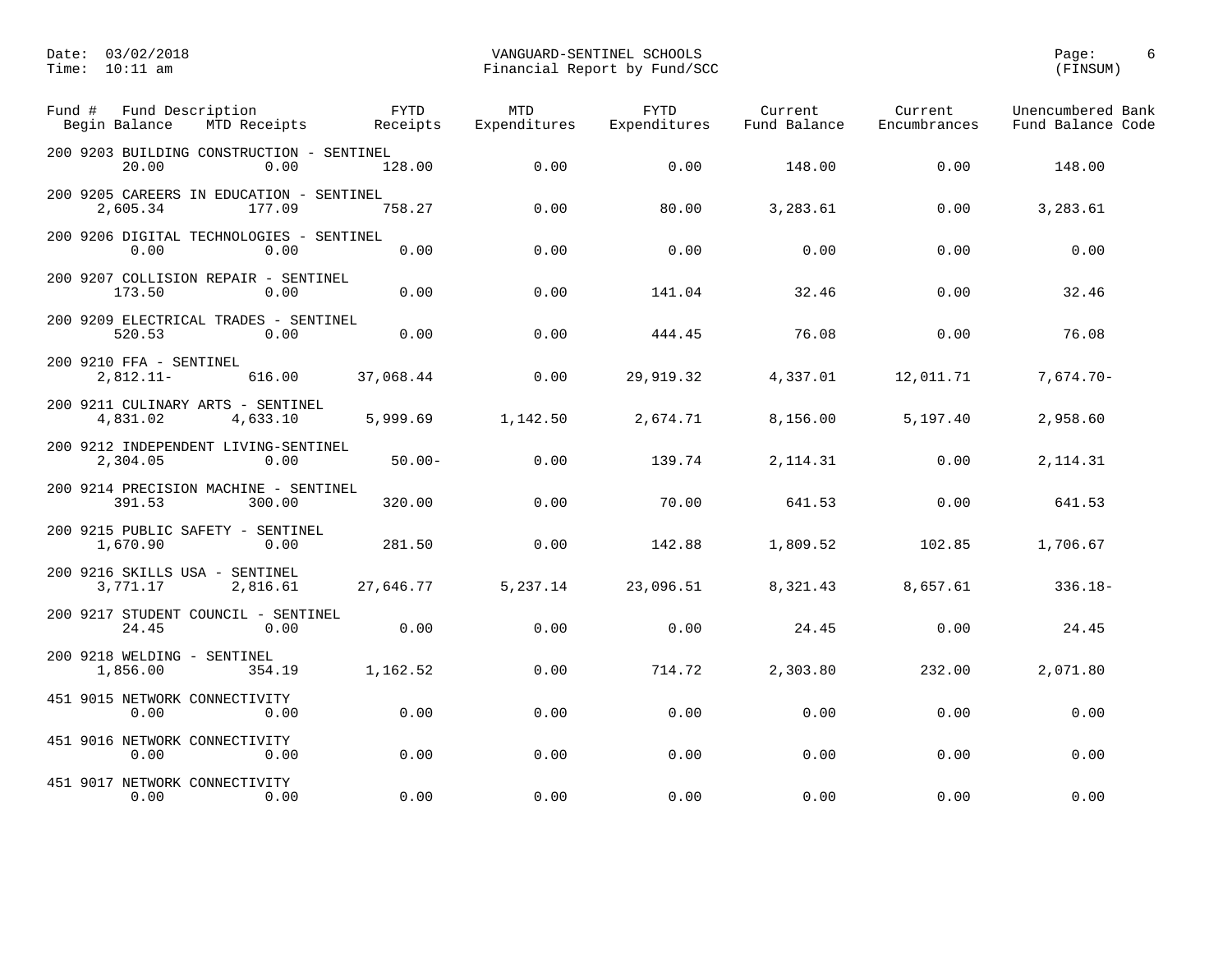| Fund # | Fund Description<br>Begin Balance<br>MTD Receipts                      | <b>FYTD</b><br>Receipts | <b>MTD</b><br>Expenditures | <b>FYTD</b><br>Expenditures | Current<br>Fund Balance | Current<br>Encumbrances | Unencumbered Bank<br>Fund Balance Code |
|--------|------------------------------------------------------------------------|-------------------------|----------------------------|-----------------------------|-------------------------|-------------------------|----------------------------------------|
|        | 451 9018 NETWORK CONNECTIVITY<br>0.00<br>0.00                          | 2,700.00                | 0.00                       | 2,700.00                    | 0.00                    | 2,700.00                | $2,700.00-$                            |
|        | 466 9017 STRAIGHT A FUND<br>44, 341.51-<br>0.00                        | 307,738.08              | 0.00                       | 263, 396.57                 | 0.00                    | 0.00                    | 0.00                                   |
|        | 501 9011 ADULT BASIC LITERACY EDUCATION (ABLE)<br>0.00<br>0.00         | 0.00                    | 0.00                       | 0.00                        | 0.00                    | 0.00                    | 0.00                                   |
|        | 501 9012 ADULT BASIC LITERACY EDUCATION (ABLE)<br>0.00<br>0.00         | 0.00                    | 0.00                       | 0.00                        | 0.00                    | 0.00                    | 0.00                                   |
|        | 501 9013 ADULT BASIC LITERACY EDUCATION (ABLE)<br>0.00<br>0.00         | 0.00                    | 0.00                       | 0.00                        | 0.00                    | 0.00                    | 0.00                                   |
|        | 501 9014 ADULT BASIC LITERACY EDUCATION (ABLE)<br>0.00<br>0.00         | 0.00                    | 0.00                       | 0.00                        | 0.00                    | 0.00                    | 0.00                                   |
|        | 501 9015 ADULT BASIC LITERACY EDUCATION (ABLE)<br>0.00<br>0.00         | 0.00                    | 0.00                       | 0.00                        | 0.00                    | 0.00                    | 0.00                                   |
|        | 501 9016 ADULT BASIC LITERACY EDUCATION (ABLE)<br>0.00<br>0.00         | 0.00                    | 0.00                       | 0.00                        | 0.00                    | 0.00                    | 0.00                                   |
|        | 501 9017 ABLE GRANT 2016-17<br>17,555.39<br>0.00                       | 15,727.67               | 0.00                       | 33,283.06                   | 0.00                    | 0.00                    | 0.00                                   |
|        | 501 9018 ABLE GRANT 2017-18<br>0.00<br>18,151.76                       | 123,062.94              | 17,921.35                  | 125,984.29                  | $2,921.35-$             | 2,121.83                | $5,043.18-$                            |
|        | 501 9115 ABLE-CIVICS<br>0.00<br>0.00                                   | 0.00                    | 0.00                       | 0.00                        | 0.00                    | 0.00                    | 0.00                                   |
|        | 501 9116 ABLE-CIVICS<br>0.00<br>0.00                                   | 0.00                    | 0.00                       | 0.00                        | 0.00                    | 0.00                    | 0.00                                   |
|        | 501 9117 ABLE-CIVICS<br>0.00<br>0.00                                   | 0.00                    | 0.00                       | 0.00                        | 0.00                    | 0.00                    | 0.00                                   |
|        | 524 9011 VOCATIONAL EDUCATION PLANNING DISTRICT (VEPD)<br>0.00<br>0.00 | 0.00                    | 0.00                       | 0.00                        | 0.00                    | 0.00                    | 0.00                                   |
|        | 524 9012 VOCATIONAL EDUCATION PLANNING DISTRICT (VEPD)<br>0.00<br>0.00 | 0.00                    | 0.00                       | 0.00                        | 0.00                    | 0.00                    | 0.00                                   |
|        | 524 9013 VOCATIONAL EDUCATION PLANNING DISTRICT (VEPD)<br>0.00<br>0.00 | 0.00                    | 0.00                       | 0.00                        | 0.00                    | 0.00                    | 0.00                                   |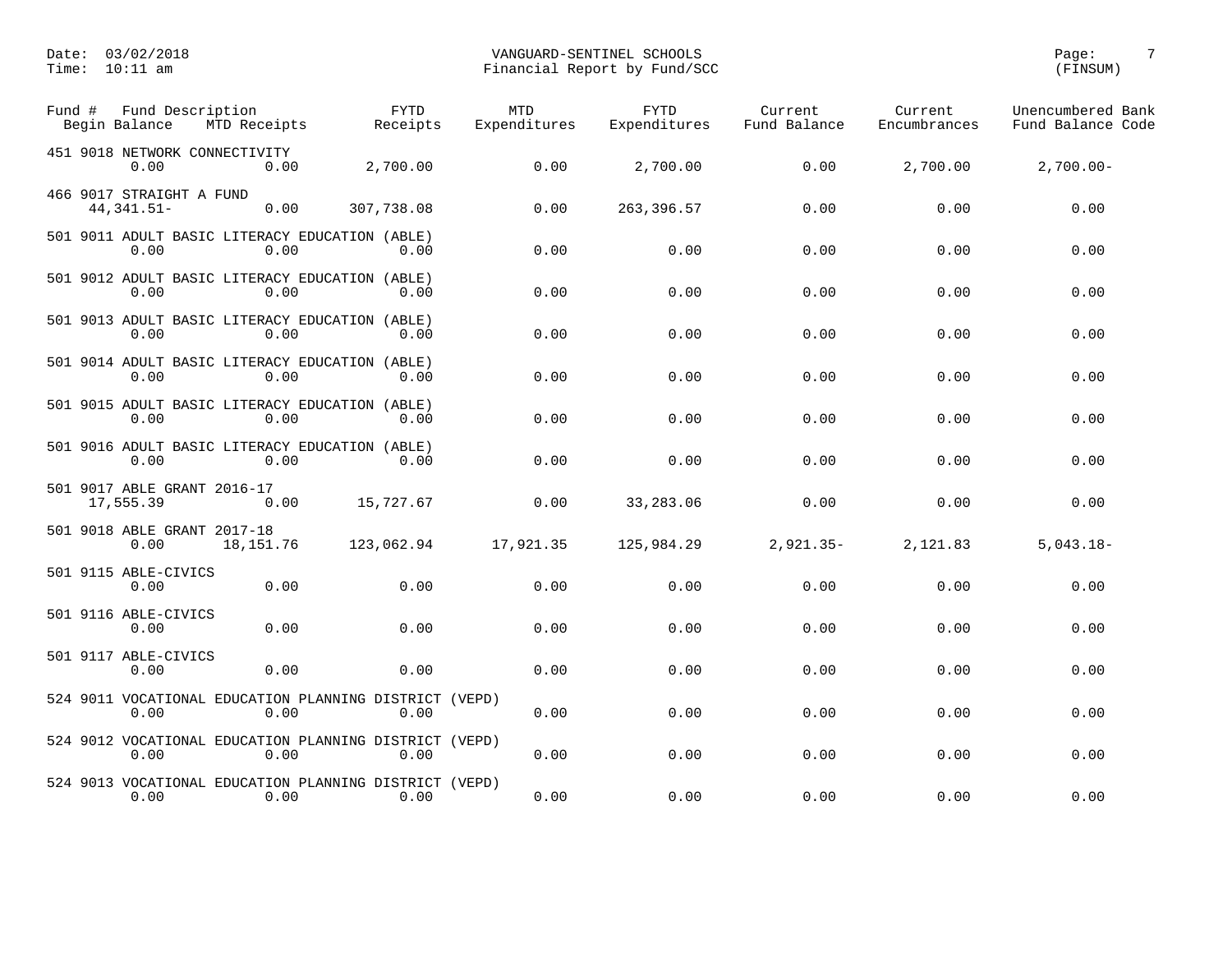| Fund # | Fund Description               |           | FYTD<br>Begin Balance MTD Receipts Beceipts                          | MTD<br>Expenditures | FYTD<br>Expenditures | Current<br>Fund Balance                                                       | Current<br>Encumbrances | Unencumbered Bank<br>Fund Balance Code |
|--------|--------------------------------|-----------|----------------------------------------------------------------------|---------------------|----------------------|-------------------------------------------------------------------------------|-------------------------|----------------------------------------|
|        | 0.00                           | 0.00      | 524 9014 VOCATIONAL EDUCATION PLANNING DISTRICT (VEPD)<br>0.00       | 0.00                | 0.00                 | 0.00                                                                          | 0.00                    | 0.00                                   |
|        | 0.00                           | 0.00      | 524 9015 VOCATIONAL EDUCATION PLANNING DISTRICT (VEPD)<br>0.00       | 0.00                | 0.00                 | 0.00                                                                          | 0.00                    | 0.00                                   |
|        | 0.00                           | 0.00      | 524 9016 VOCATIONAL EDUCATION PLANNING DISTRICT (VEPD)<br>0.00       | 0.00                | 0.00                 | 0.00                                                                          | 0.00                    | 0.00                                   |
|        | 0.00                           | 0.00      | 524 9017 VOCATIONAL EDUCATION PLANNING DISTRICT (VEPD)<br>60,740.02  | 0.00                | 60,740.02            | 0.00                                                                          | 0.00                    | 0.00                                   |
|        | 0.00                           | 26,578.83 | 524 9018 VOCATIONAL EDUCATION PLANNING DISTRICT (VEPD)<br>167,542.47 | 22,367.47           | 174,909.94           | 7,367.47-                                                                     | 2,555.37                | $9,922.84-$                            |
|        | 0.00                           | 0.00      | 590 9009 IMPROVING TEACHER OUALITY, TITLE II-A<br>0.00               | 0.00                | 0.00                 | 0.00                                                                          | 0.00                    | 0.00                                   |
|        | 0.00                           | 0.00      | 590 9015 IMPROVING TEACHER QUALITY, TITLE II-A<br>0.00               | 0.00                | 0.00                 | 0.00                                                                          | 0.00                    | 0.00                                   |
|        | 0.00                           | 0.00      | 590 9016 IMPROVING TEACHER QUALITY, TITLE II-A<br>0.00               | 0.00                | 0.00                 | 0.00                                                                          | 0.00                    | 0.00                                   |
|        | 321.79                         | 0.00      | 590 9017 IMPROVING TEACHER QUALITY, TITLE II-A<br>3,941.80           | 0.00                | 4,263.59             | 0.00                                                                          | 0.00                    | 0.00                                   |
|        | GRAND TOTALS:<br>19,209,699.38 |           |                                                                      |                     |                      | $1,322,074.04$ $11,426,531.49$ $18,413,180.76$ $1,161,359.66$ $17,251,821.10$ |                         |                                        |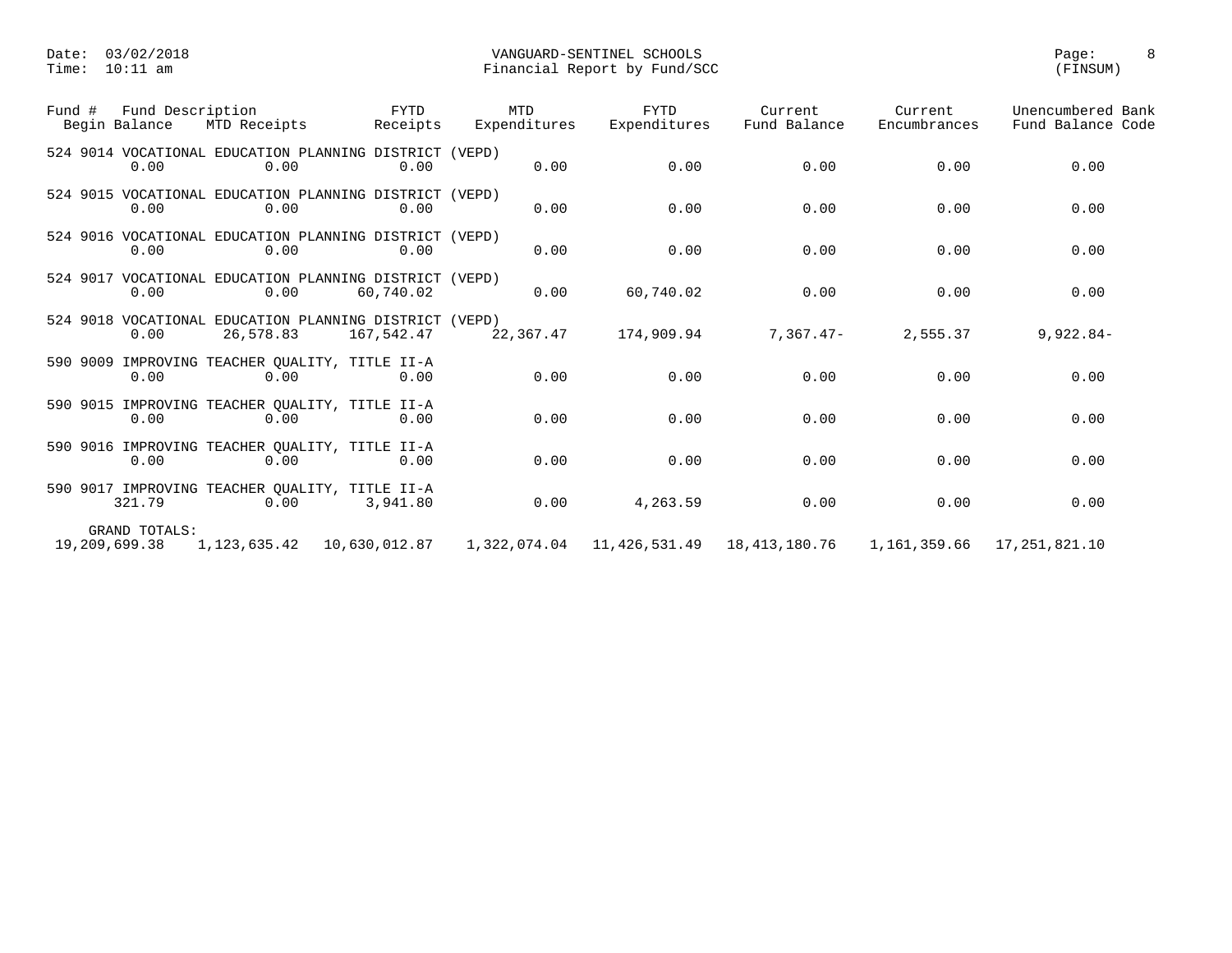# *VANGUARD-SENTINEL CAREER & TECHNOLOGY CENTERS*

# **INVESTMENTS**

**February 28, 2018**



| <b>Maturity</b> |               |                                                                                                                                                                                                                                                                                                                                                                                                                                                                                                                                                                                                                                                                                                                                                                                                                                                                                                                                                                                                                                                                                                            | <b>Interest</b>                                                                                                                               |                                                |                          |
|-----------------|---------------|------------------------------------------------------------------------------------------------------------------------------------------------------------------------------------------------------------------------------------------------------------------------------------------------------------------------------------------------------------------------------------------------------------------------------------------------------------------------------------------------------------------------------------------------------------------------------------------------------------------------------------------------------------------------------------------------------------------------------------------------------------------------------------------------------------------------------------------------------------------------------------------------------------------------------------------------------------------------------------------------------------------------------------------------------------------------------------------------------------|-----------------------------------------------------------------------------------------------------------------------------------------------|------------------------------------------------|--------------------------|
| <b>Date</b>     | <b>Issuer</b> | <b>Instrument</b>                                                                                                                                                                                                                                                                                                                                                                                                                                                                                                                                                                                                                                                                                                                                                                                                                                                                                                                                                                                                                                                                                          | Rate                                                                                                                                          | <b>Amount</b>                                  |                          |
|                 |               |                                                                                                                                                                                                                                                                                                                                                                                                                                                                                                                                                                                                                                                                                                                                                                                                                                                                                                                                                                                                                                                                                                            |                                                                                                                                               |                                                |                          |
|                 |               |                                                                                                                                                                                                                                                                                                                                                                                                                                                                                                                                                                                                                                                                                                                                                                                                                                                                                                                                                                                                                                                                                                            |                                                                                                                                               | 13,208.90                                      |                          |
|                 |               | <b>Demand Deposit</b>                                                                                                                                                                                                                                                                                                                                                                                                                                                                                                                                                                                                                                                                                                                                                                                                                                                                                                                                                                                                                                                                                      | 0.00%                                                                                                                                         | 0.67                                           |                          |
|                 |               | <b>Money Market</b>                                                                                                                                                                                                                                                                                                                                                                                                                                                                                                                                                                                                                                                                                                                                                                                                                                                                                                                                                                                                                                                                                        | 1.27%                                                                                                                                         | 45,752.01                                      |                          |
|                 |               | Money Market                                                                                                                                                                                                                                                                                                                                                                                                                                                                                                                                                                                                                                                                                                                                                                                                                                                                                                                                                                                                                                                                                               | 1.56%                                                                                                                                         | 2,007,627.10                                   |                          |
|                 |               | Money Market                                                                                                                                                                                                                                                                                                                                                                                                                                                                                                                                                                                                                                                                                                                                                                                                                                                                                                                                                                                                                                                                                               | 0.30%                                                                                                                                         | 200,128.53                                     |                          |
|                 |               |                                                                                                                                                                                                                                                                                                                                                                                                                                                                                                                                                                                                                                                                                                                                                                                                                                                                                                                                                                                                                                                                                                            | 0.00%                                                                                                                                         | 44.38                                          |                          |
|                 |               | Sweep                                                                                                                                                                                                                                                                                                                                                                                                                                                                                                                                                                                                                                                                                                                                                                                                                                                                                                                                                                                                                                                                                                      |                                                                                                                                               |                                                |                          |
|                 |               |                                                                                                                                                                                                                                                                                                                                                                                                                                                                                                                                                                                                                                                                                                                                                                                                                                                                                                                                                                                                                                                                                                            |                                                                                                                                               |                                                | \$2,430,032.57           |
|                 |               | <b>Com Paper</b>                                                                                                                                                                                                                                                                                                                                                                                                                                                                                                                                                                                                                                                                                                                                                                                                                                                                                                                                                                                                                                                                                           | 1.51%                                                                                                                                         | 939,501.71                                     |                          |
|                 |               | <b>Com Paper</b>                                                                                                                                                                                                                                                                                                                                                                                                                                                                                                                                                                                                                                                                                                                                                                                                                                                                                                                                                                                                                                                                                           | 1.52%                                                                                                                                         | 746,569.16                                     |                          |
|                 |               | <b>Agency Bonds</b>                                                                                                                                                                                                                                                                                                                                                                                                                                                                                                                                                                                                                                                                                                                                                                                                                                                                                                                                                                                                                                                                                        | 1.00%                                                                                                                                         | 320,000.00                                     |                          |
|                 |               | Marketable CD                                                                                                                                                                                                                                                                                                                                                                                                                                                                                                                                                                                                                                                                                                                                                                                                                                                                                                                                                                                                                                                                                              | 1.20%                                                                                                                                         | 248,000.00                                     |                          |
|                 |               | Marketable CD                                                                                                                                                                                                                                                                                                                                                                                                                                                                                                                                                                                                                                                                                                                                                                                                                                                                                                                                                                                                                                                                                              | 1.51%                                                                                                                                         | 238,402.50                                     |                          |
|                 |               | <b>Com Paper</b>                                                                                                                                                                                                                                                                                                                                                                                                                                                                                                                                                                                                                                                                                                                                                                                                                                                                                                                                                                                                                                                                                           | 2.07%                                                                                                                                         | 923,614.00                                     |                          |
|                 |               | <b>Com Paper</b>                                                                                                                                                                                                                                                                                                                                                                                                                                                                                                                                                                                                                                                                                                                                                                                                                                                                                                                                                                                                                                                                                           | 1.67%                                                                                                                                         | 192,601.50                                     |                          |
|                 |               | <b>Com Paper</b>                                                                                                                                                                                                                                                                                                                                                                                                                                                                                                                                                                                                                                                                                                                                                                                                                                                                                                                                                                                                                                                                                           | 1.66%                                                                                                                                         | 849,486.50                                     |                          |
|                 |               | <b>US Treasuries</b>                                                                                                                                                                                                                                                                                                                                                                                                                                                                                                                                                                                                                                                                                                                                                                                                                                                                                                                                                                                                                                                                                       | 1.60%                                                                                                                                         | 69,457.06                                      |                          |
|                 |               | Com Paper                                                                                                                                                                                                                                                                                                                                                                                                                                                                                                                                                                                                                                                                                                                                                                                                                                                                                                                                                                                                                                                                                                  | 1.70%                                                                                                                                         | 508,549.63                                     |                          |
|                 |               | Marketable CD                                                                                                                                                                                                                                                                                                                                                                                                                                                                                                                                                                                                                                                                                                                                                                                                                                                                                                                                                                                                                                                                                              | 1.65%                                                                                                                                         | 246,629.50                                     |                          |
|                 |               | Marketable CD                                                                                                                                                                                                                                                                                                                                                                                                                                                                                                                                                                                                                                                                                                                                                                                                                                                                                                                                                                                                                                                                                              | 1.60%                                                                                                                                         | 247,628.00                                     |                          |
|                 |               | <b>Com Paper</b>                                                                                                                                                                                                                                                                                                                                                                                                                                                                                                                                                                                                                                                                                                                                                                                                                                                                                                                                                                                                                                                                                           | 2.03%                                                                                                                                         | 886,667.00                                     |                          |
|                 |               | Marketable CD                                                                                                                                                                                                                                                                                                                                                                                                                                                                                                                                                                                                                                                                                                                                                                                                                                                                                                                                                                                                                                                                                              | 1.50%                                                                                                                                         | 248,000.00                                     |                          |
|                 |               | <b>Agency Bonds</b>                                                                                                                                                                                                                                                                                                                                                                                                                                                                                                                                                                                                                                                                                                                                                                                                                                                                                                                                                                                                                                                                                        | 1.10%                                                                                                                                         | 675,000.00                                     |                          |
|                 |               | CD                                                                                                                                                                                                                                                                                                                                                                                                                                                                                                                                                                                                                                                                                                                                                                                                                                                                                                                                                                                                                                                                                                         | 1.62%                                                                                                                                         | 1,027,342.83                                   |                          |
|                 |               | Marketable CD                                                                                                                                                                                                                                                                                                                                                                                                                                                                                                                                                                                                                                                                                                                                                                                                                                                                                                                                                                                                                                                                                              | 1.65%                                                                                                                                         | 245,000.00                                     |                          |
|                 |               | CDARS                                                                                                                                                                                                                                                                                                                                                                                                                                                                                                                                                                                                                                                                                                                                                                                                                                                                                                                                                                                                                                                                                                      | 1.32%                                                                                                                                         | 515,650.07                                     |                          |
|                 |               | CDARS                                                                                                                                                                                                                                                                                                                                                                                                                                                                                                                                                                                                                                                                                                                                                                                                                                                                                                                                                                                                                                                                                                      | 1.32%                                                                                                                                         | 1,000,000.00                                   |                          |
|                 |               | <b>Agency Bonds</b>                                                                                                                                                                                                                                                                                                                                                                                                                                                                                                                                                                                                                                                                                                                                                                                                                                                                                                                                                                                                                                                                                        | 1.25%                                                                                                                                         | 600,000.00                                     |                          |
|                 |               | CDARS                                                                                                                                                                                                                                                                                                                                                                                                                                                                                                                                                                                                                                                                                                                                                                                                                                                                                                                                                                                                                                                                                                      | 1.32%                                                                                                                                         | 500,000.00                                     |                          |
|                 |               | Marketable CD                                                                                                                                                                                                                                                                                                                                                                                                                                                                                                                                                                                                                                                                                                                                                                                                                                                                                                                                                                                                                                                                                              | 2.09%                                                                                                                                         | 247,000.00                                     |                          |
|                 |               | CDARS                                                                                                                                                                                                                                                                                                                                                                                                                                                                                                                                                                                                                                                                                                                                                                                                                                                                                                                                                                                                                                                                                                      | 1.26%                                                                                                                                         | 500,000.00                                     |                          |
|                 |               | <b>Agency Bonds</b>                                                                                                                                                                                                                                                                                                                                                                                                                                                                                                                                                                                                                                                                                                                                                                                                                                                                                                                                                                                                                                                                                        | 1.32%                                                                                                                                         | 500,000.00                                     |                          |
|                 |               | <b>Agency Bonds</b>                                                                                                                                                                                                                                                                                                                                                                                                                                                                                                                                                                                                                                                                                                                                                                                                                                                                                                                                                                                                                                                                                        | 1.38%                                                                                                                                         | 499,775.00                                     |                          |
|                 |               | Marketable CD                                                                                                                                                                                                                                                                                                                                                                                                                                                                                                                                                                                                                                                                                                                                                                                                                                                                                                                                                                                                                                                                                              | 1.75%                                                                                                                                         | 247,000.00                                     |                          |
|                 |               | <b>Agency Bonds</b>                                                                                                                                                                                                                                                                                                                                                                                                                                                                                                                                                                                                                                                                                                                                                                                                                                                                                                                                                                                                                                                                                        | 1.42%                                                                                                                                         | 360,000.00                                     |                          |
|                 |               | Marketable CD                                                                                                                                                                                                                                                                                                                                                                                                                                                                                                                                                                                                                                                                                                                                                                                                                                                                                                                                                                                                                                                                                              | 2.34%                                                                                                                                         | 246,790.05                                     |                          |
|                 |               |                                                                                                                                                                                                                                                                                                                                                                                                                                                                                                                                                                                                                                                                                                                                                                                                                                                                                                                                                                                                                                                                                                            | 1.40%                                                                                                                                         |                                                |                          |
|                 |               | Marketable CD                                                                                                                                                                                                                                                                                                                                                                                                                                                                                                                                                                                                                                                                                                                                                                                                                                                                                                                                                                                                                                                                                              | 2.25%                                                                                                                                         | 246,468.95                                     |                          |
|                 |               | <b>Agency Bonds</b>                                                                                                                                                                                                                                                                                                                                                                                                                                                                                                                                                                                                                                                                                                                                                                                                                                                                                                                                                                                                                                                                                        | 1.70%                                                                                                                                         | 500,000.00                                     |                          |
|                 |               | Marketable CD                                                                                                                                                                                                                                                                                                                                                                                                                                                                                                                                                                                                                                                                                                                                                                                                                                                                                                                                                                                                                                                                                              | 2.00%                                                                                                                                         | 247,000.00                                     |                          |
|                 |               | <b>Agency Bonds</b>                                                                                                                                                                                                                                                                                                                                                                                                                                                                                                                                                                                                                                                                                                                                                                                                                                                                                                                                                                                                                                                                                        | 1.50%                                                                                                                                         | 380,000.00                                     |                          |
|                 |               | <b>Total Securities</b>                                                                                                                                                                                                                                                                                                                                                                                                                                                                                                                                                                                                                                                                                                                                                                                                                                                                                                                                                                                                                                                                                    |                                                                                                                                               |                                                | \$16,127,133.46          |
|                 |               |                                                                                                                                                                                                                                                                                                                                                                                                                                                                                                                                                                                                                                                                                                                                                                                                                                                                                                                                                                                                                                                                                                            |                                                                                                                                               |                                                |                          |
|                 |               |                                                                                                                                                                                                                                                                                                                                                                                                                                                                                                                                                                                                                                                                                                                                                                                                                                                                                                                                                                                                                                                                                                            |                                                                                                                                               |                                                |                          |
| 12%             | Money Market  | <b>Total Investments</b>                                                                                                                                                                                                                                                                                                                                                                                                                                                                                                                                                                                                                                                                                                                                                                                                                                                                                                                                                                                                                                                                                   |                                                                                                                                               |                                                | \$18,557,166.03          |
|                 |               | 2/28/2018 Tri-State Capital<br>2/28/2018 First American Treas<br>2/28/2018 StarOhio<br>2/28/2018 Old Fort Bank<br>2/28/2018 Old Fort Bank<br>2/28/2018 Old Fort Bank<br>3/22/2018 JP Morgan Securities<br>3/23/2018 Bank of Tokyo<br>4/30/2018 FNMA Bonds<br>6/18/2018 Wells Fargo Bank CD<br>6/19/2018 BMW Bank of NA<br>6/28/2018 BNP Paribas<br>7/24/2018 Bank of Tokyo<br>7/24/2018 Natixis NY<br>7/26/2018 US Treasury Bills<br>8/6/2018 ING US<br>9/10/2018 Ally Bank<br>9/17/2018 Barclays Bank CD<br>10/26/2018 Toyota Motor Credit<br>10/29/2018 Firstbank Puerto Rico<br>1/30/2019 FNMA Bonds<br>5/16/2019 Morgan Stanley Bank<br>5/19/2019 Waterford Bank<br>5/26/2019 Waterford Bank<br>6/28/2019 FNMA Bonds<br>7/18/2019 Waterford Bank<br>8/26/2019 Capital One Bank<br>9/26/2019 Waterford Bank<br>4/28/2020 FNMA Bonds<br>5/19/2020 FFCB Bonds<br>10/25/2019 Whitney Bank<br>7/27/2020 FNMA Bonds<br>8/26/2020 Capital One Bank<br>8/28/2020 FNMA Bonds<br>9/18/2020 Synchrony Bank<br>10/19/2020 FHLB Bonds<br>10/26/2020 Discover Bank<br>10/28/2020 FNMA Bonds<br><b>Investment Mix</b> | 2/28/2018 Northwest Savings Bank<br><b>Demand Deposit</b><br><b>Demand Deposit</b><br>3/17/2019 Northwest Savings Bank<br><b>Agency Bonds</b> | 0.32%<br>0.15%<br><b>Total Demand Deposits</b> | 163,270.98<br>925,000.00 |

**Weighted Average Yield** 1.53%



**Certificates of Deposit** US Treas & Agencies

28%

34%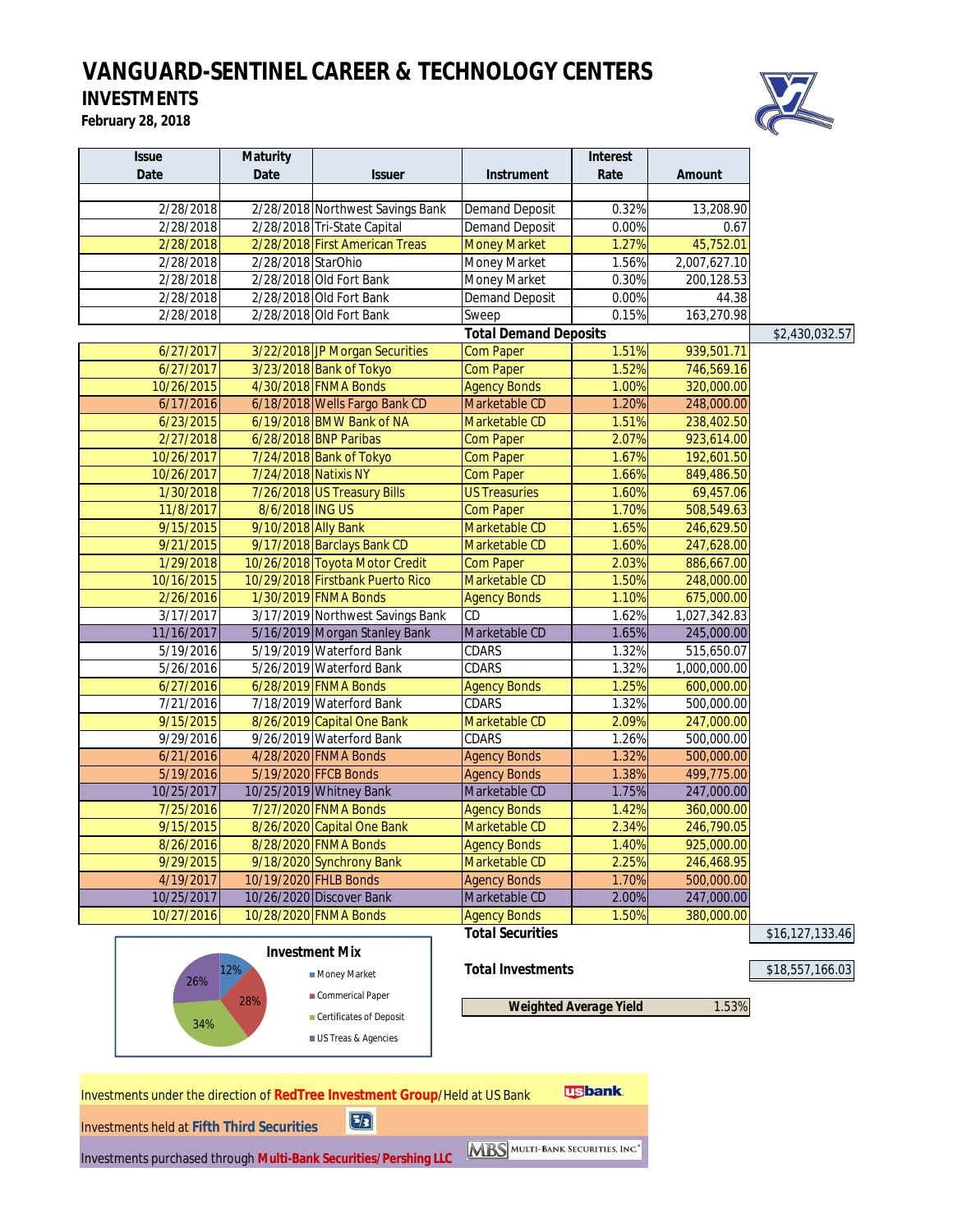# **VANGUARD-SENTINEL CAREER & TECHNOLOGY CENTERS CHECK PAYMENT REGISTER JANUARY, 2018 FEBRUARY, 2018**

| <b>CHECK</b> | <b>DATE</b> | <b>AMOUNT</b> | <b>VENDOR</b>                  |
|--------------|-------------|---------------|--------------------------------|
| 44048        | 2/8/2018    | \$99.00       | NICHOLE ENGLAND                |
| 44049        | 2/8/2018    | \$180.00      | <b>VALERIE ZENO</b>            |
| 44050        | 2/8/2018    | \$5,491.58    | <b>MOHAWK SUPPLY</b>           |
| 44051        | 2/8/2018    | \$500.00      | <b>PITNEY BOWES</b>            |
| 44052        | 2/12/2018   | \$250.00      | <b>ACCSC</b>                   |
| 44053        | 2/12/2018   | \$12,560.08   | AMERICAN ELECTRIC POWER        |
| 44054        | 2/12/2018   | \$173.80      | AQUA OHIO INC                  |
| 44055        | 2/12/2018   | \$500.00      | <b>BRADLEY R BORER</b>         |
| 44056        | 2/12/2018   | \$1,375.04    | <b>BURNS IRON AND METAL CO</b> |
| 44057        | 2/12/2018   | \$1,156.93    | <b>CENGAGE LEARNING</b>        |
| 44058        | 2/12/2018   | \$16,673.85   | COYLE MECHANICAL INC.          |
| 44059        | 2/12/2018   | \$27.40       | <b>CULLIGAN OF NORTHERN</b>    |
| 44060        | 2/12/2018   | \$24.00       | <b>D&amp;S DIVERSIFIED</b>     |
| 44061        | 2/12/2018   | \$800.00      | <b>EDUCATORS RISING OHIO</b>   |
| 44062        | 2/12/2018   | \$115.51      | FIBER OPTIC ASSOCIATION INC    |
| 44063        | 2/12/2018   | \$282.25      | <b>FINDLAY PUBLISHING</b>      |
| 44064        | 2/12/2018   | \$1,852.07    | <b>FREMONT UBO</b>             |
| 44065        | 2/12/2018   | \$3,687.82    | <b>GORDON FOOD SERVICE</b>     |
| 44066        | 2/12/2018   | \$185.95      | <b>IMAGE ONE</b>               |
| 44067        | 2/12/2018   | \$900.00      | JAC AND DO'S PIZZA             |
| 44068        | 2/12/2018   | \$2,870.57    | LOWE'S COMPANIES INC           |
| 44069        | 2/12/2018   | \$328.25      | MARTIN PUBLIC SEATING INC      |
| 44070        | 2/12/2018   | \$139.65      | <b>NATIONAL CENTER FOR</b>     |
| 44071        | 2/12/2018   | \$258.90      | <b>CERTIPORT</b>               |
| 44072        | 2/12/2018   | \$319.05      | <b>NICKLES BAKERY</b>          |
| 44073        | 2/12/2018   | \$5,258.96    | NORTHWESTERN MASONRY           |
| 44074        | 2/12/2018   | \$5,619.55    | OHIO SCHOOLS                   |
| 44075        | 2/12/2018   | \$875.00      | <b>OSBA</b>                    |
| 44076        | 2/12/2018   | \$1,408.20    | PERRY proTECH                  |
| 44077        | 2/12/2018   | \$1,602.46    | POWELL COMPANY LTD             |
| 44078        | 2/12/2018   | \$170.00      | PROMEDICA MEMORIAL HOSPITAL    |
| 44079        | 2/12/2018   | \$395.56      | <b>QUILL CORPORATION</b>       |
| 44080        | 2/12/2018   | \$1,338.91    | REPUBLIC SERVICES              |
| 44081        | 2/12/2018   | \$470.46      | SCHOOL NURSE SUPPLY INC        |
| 44082        | 2/12/2018   | \$399.26      | SENECA CO GENERAL HEALTH       |
| 44083        | 2/12/2018   | \$2,161.58    | SIESEL DISTRIBUTING LLC        |
| 44084        | 2/12/2018   | \$170.81      | SIRCHIE FINGER PRINT           |
| 44085        | 2/12/2018   | \$1,387.88    | AMAZON.COM                     |
| 44086        | 2/12/2018   | \$95.00       | THOMSON WEST                   |
| 44087        | 2/12/2018   | \$834.13      | <b>TOFT'S DAIRY INC</b>        |
| 44088        | 2/12/2018   | \$155.40      | TPC FOOD SERVICE               |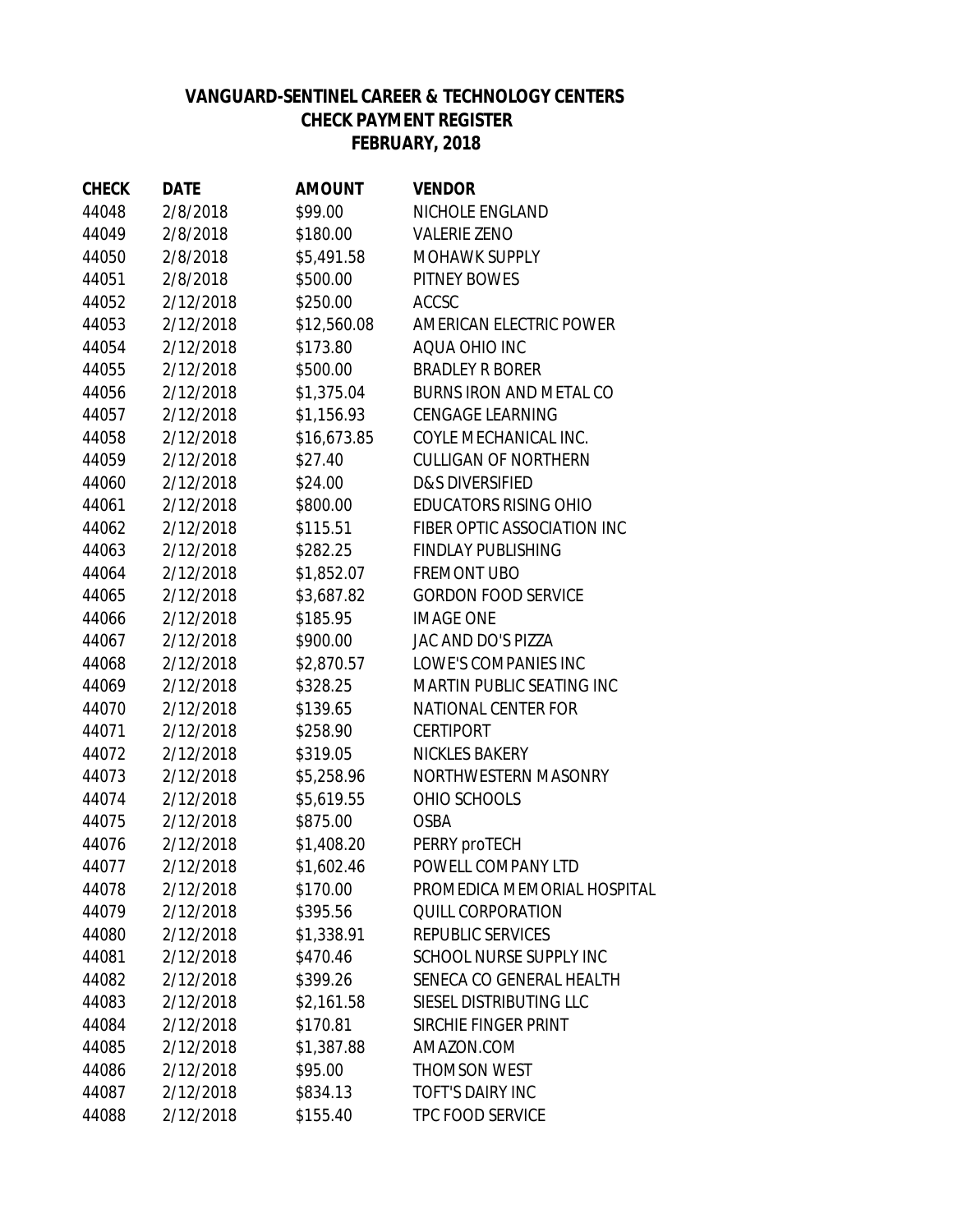| 44089 | 2/12/2018 | \$721.45     | TREASURER STATE OF OHIO         |
|-------|-----------|--------------|---------------------------------|
| 44090 | 2/12/2018 | \$3,116.00   | <b>TREASURER STATE OF OHIO</b>  |
| 44091 | 2/12/2018 | \$14,125.13  | <b>VENZEL COMMUNICATIONS</b>    |
| 44092 | 2/12/2018 | \$3,951.92   | <b>WARNER MECHANICAL</b>        |
| 44093 | 2/12/2018 | \$1,280.12   | <b>WILHELM AUTO PARTS INC</b>   |
| 44094 | 2/12/2018 | \$2,012.50   | WILLIS & SONS INC               |
| 44095 | 2/14/2018 | \$5,920.00   | <b>KALEA JOHNSON</b>            |
| 44096 | 2/15/2018 | \$166.95     | <b>MALIK EDWARDS</b>            |
| 44097 | 2/15/2018 | \$791.05     | <b>ADAM HORNER</b>              |
| 44098 | 2/15/2018 | \$246.01     | <b>ANGELA MORELOCK</b>          |
| 44099 | 2/15/2018 | \$32.70      | ANN M PUMPHREY                  |
| 44100 | 2/15/2018 | \$164.05     | <b>ANNA CRESWELL</b>            |
| 44101 | 2/15/2018 | \$27.25      | <b>BRIAN ZENDER</b>             |
| 44102 | 2/15/2018 | \$174.95     | <b>CLAYTON FRYE</b>             |
| 44103 | 2/15/2018 | \$567.99     | <b>ELISSA HEAL</b>              |
| 44104 | 2/15/2018 | \$28.95      | <b>ELLIOTT COBLE</b>            |
| 44105 | 2/15/2018 | \$607.99     | <b>GREGORY EDINGER</b>          |
| 44106 | 2/15/2018 | \$26.08      | <b>LYNN UHER</b>                |
| 44107 | 2/15/2018 | \$6.54       | <b>MARLA MARSH</b>              |
| 44108 | 2/15/2018 | \$336.27     | <b>MARY DELONG</b>              |
| 44109 | 2/15/2018 | \$199.08     | MICHELE SPENCER                 |
| 44110 | 2/15/2018 | \$17.71      | MICHELLE SEIGLEY                |
| 44111 | 2/15/2018 | \$16,346.51  | AMERICAN ELECTRIC POWER         |
| 44112 | 2/15/2018 | \$480.00     | AMERICAN MEDICAL                |
| 44113 | 2/15/2018 | \$467.30     | AQUA OHIO INC                   |
| 44114 | 2/15/2018 | \$6,500.00   | <b>BAS BROADCASTING INC</b>     |
| 44115 | 2/15/2018 | \$482.50     | <b>BENCHMARK PRINTS</b>         |
| 44116 | 2/15/2018 | \$1,700.00   | <b>BLISS CHARTERS</b>           |
| 44117 | 2/15/2018 | \$598.96     | <b>BURMAX COMPANY INC</b>       |
| 44118 | 2/15/2018 | \$325.00     | <b>CAREER SAFE LLC</b>          |
| 44119 | 2/15/2018 | \$3,779.10   | CHANNING BETE CO INC            |
| 44120 | 2/15/2018 | \$4,945.00   | <b>CHARLES A EWING</b>          |
| 44121 | 2/15/2018 | \$627.00     | CHIEF AUTOMOTIVE                |
| 44122 | 2/15/2018 | \$230,191.98 | <b>CLOUSE CONSTRUCTION CORP</b> |
| 44123 | 2/15/2018 | \$918.76     | <b>CLOUSE ELECTRIC LTD</b>      |
| 44124 | 2/15/2018 | \$7,921.44   | COYLE MECHANICAL INC.           |
| 44125 | 2/15/2018 | \$362.32     | <b>GLOBAL INDUSTRIAL</b>        |
| 44126 | 2/15/2018 | \$3,154.08   | <b>GRAINGER</b>                 |
| 44127 | 2/15/2018 | \$40.00      | <b>JEFF HUGHES JR</b>           |
| 44128 | 2/15/2018 | \$20.84      | OHIO DEPARTMENT OF              |
| 44129 | 2/15/2018 | \$115.70     | OSUPPLIES.COM                   |
| 44130 | 2/15/2018 | \$29.70      | PATRICIA MISNER                 |
| 44131 | 2/15/2018 | \$1,510.00   | PITNEY BOWES                    |
| 44132 | 2/15/2018 | \$280.30     | QUILL CORPORATION               |
| 44133 | 2/15/2018 | \$250.00     | S A COMUNALE CO INC             |
| 44134 | 2/15/2018 | \$403.62     | <b>SANDUSKY COUNTY</b>          |
| 44135 | 2/15/2018 | \$1,622.74   | SIESEL DISTRIBUTING LLC         |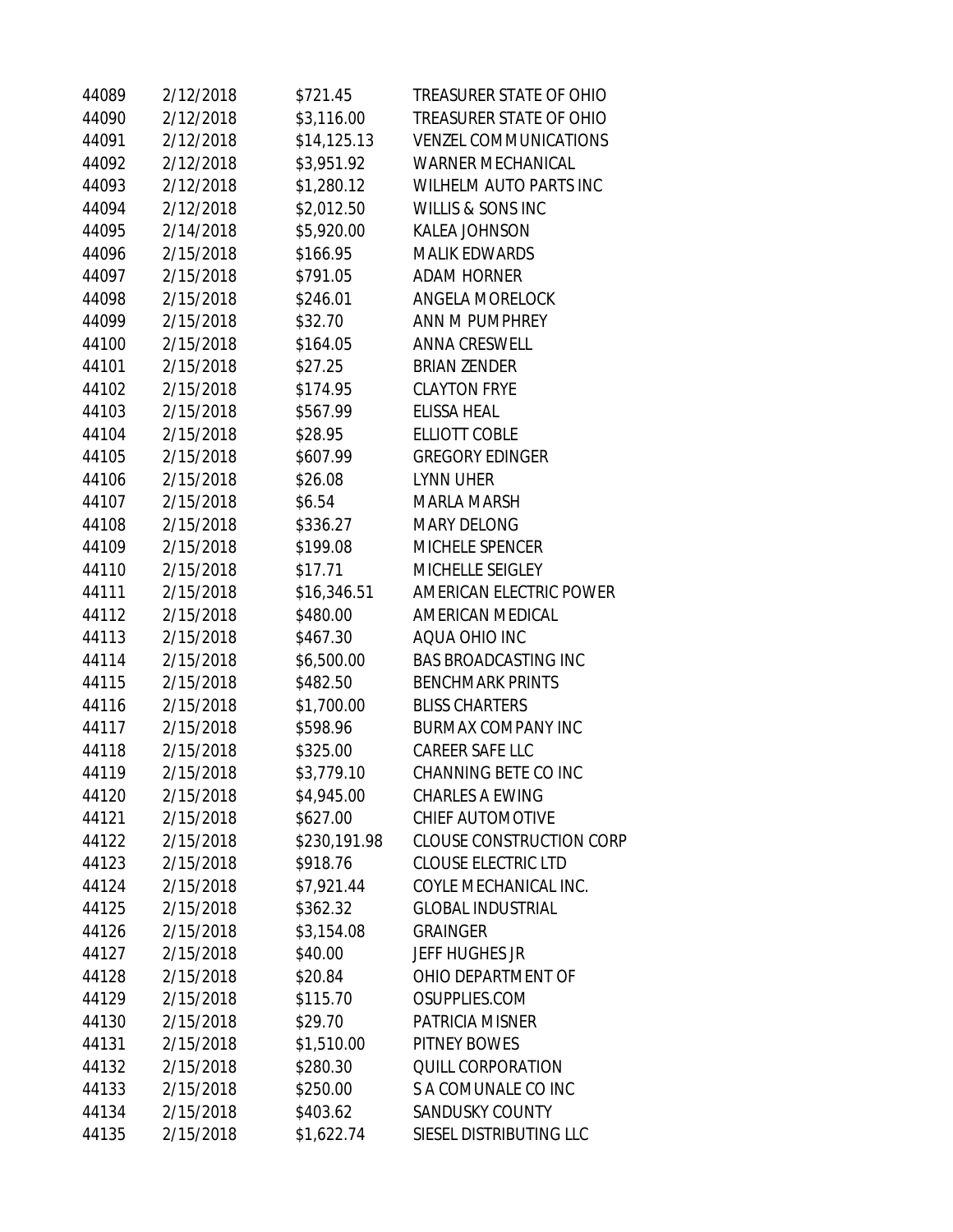| 44136 | 2/15/2018 | \$11,884.58 | STREACKER TRACTOR SALES             |
|-------|-----------|-------------|-------------------------------------|
| 44137 | 2/15/2018 | \$1,760.00  | <b>TANDEM MEDIA NETWORK</b>         |
| 44138 | 2/15/2018 | \$3,636.46  | <b>SPECTRUM BUSINESS</b>            |
| 44139 | 2/15/2018 | \$676.96    | TPC FOOD SERVICE                    |
| 44140 | 2/22/2018 | \$75.00     | <b>BREANNA STEPHENS</b>             |
| 44141 | 2/22/2018 | \$175.00    | <b>ALLISON NYE</b>                  |
| 44142 | 2/22/2018 | \$10.00     | <b>HAILEY BRODMAN</b>               |
| 44143 | 2/22/2018 | \$56.89     | <b>CHRISTOPHER MULLINS</b>          |
| 44144 | 2/23/2018 | \$49.60     | <b>CATHERINE THOMAS</b>             |
| 44145 | 2/23/2018 | \$23.54     | <b>JENNIFER REINHART</b>            |
| 44146 | 2/23/2018 | \$504.00    | <b>ACT WORKKEYS</b>                 |
| 44147 | 2/23/2018 | \$55.00     | <b>ALLOWAY</b>                      |
| 44148 | 2/23/2018 | \$234.95    | AT&T                                |
| 44149 | 2/23/2018 | \$166.75    | <b>BOBBY'S TRUCK AND BUS REPAIR</b> |
| 44150 | 2/23/2018 | \$1,051.71  | <b>BURMAX COMPANY INC</b>           |
| 44151 | 2/23/2018 | \$4,433.35  | <b>COLUMBIA GAS</b>                 |
| 44152 | 2/23/2018 | \$435.68    | DISCOUNT SCHOOL SUPPLY              |
| 44153 | 2/23/2018 | \$211.30    | ELECTRONIX EXPRESS INC              |
| 44154 | 2/23/2018 | \$93.25     | FIRST COMMUNICATIONS LLC            |
| 44155 | 2/23/2018 | \$1,597.83  | <b>GORDON FOOD SERVICE</b>          |
| 44156 | 2/23/2018 | \$41.00     | JOHN'S WELDING & TOWING             |
| 44157 | 2/23/2018 | \$7,325.00  | NORTHCOAST EQUIPMENT                |
| 44158 | 2/23/2018 | \$285.00    | <b>OAEP</b>                         |
| 44159 | 2/23/2018 | \$433.34    | OE MEYER CO                         |
| 44160 | 2/23/2018 | \$794.50    | <b>POCKET NURSE</b>                 |
| 44161 | 2/23/2018 | \$132.51    | QUILL CORPORATION                   |
| 44162 | 2/23/2018 | \$639.80    | <b>SCHILLING PROPANE</b>            |
| 44163 | 2/23/2018 | \$107.95    | SCHOOL NURSE SUPPLY INC             |
| 44164 | 2/23/2018 | \$2,997.60  | SENECA SHEET METAL                  |
| 44165 | 2/23/2018 | \$4,368.74  | UNIFIED SECURITY                    |
| 44166 | 2/23/2018 | \$3,940.00  | WILLIS & SONS INC                   |
| 44167 | 2/27/2018 | \$1,500.00  | <b>ACTE</b>                         |
| 44168 | 2/27/2018 | \$125.00    | <b>OASBO</b>                        |
| 44169 | 2/27/2018 | \$188.20    | AT&T                                |
| 44170 | 2/27/2018 | \$600.00    | EDUCATIONAL MANAGEMENT              |
| 44171 | 2/27/2018 | \$89.67     | <b>FASTENAL</b>                     |
| 44172 | 2/27/2018 | \$365.17    | <b>FOSTORIA SPECIALTY</b>           |
| 44173 | 2/27/2018 | \$354.16    | <b>FREMONT CITY SCHOOLS</b>         |
| 44174 | 2/27/2018 | \$225.00    | JAC AND DO'S PIZZA                  |
| 44175 | 2/27/2018 | \$328.00    | <b>KRISTIE THEIS</b>                |
| 44176 | 2/27/2018 | \$88.54     | LAKOTA LOCAL SCHOOLS                |
| 44177 | 2/27/2018 | \$2,295.00  | LUCIUS DOOR COMPANY INC             |
| 44178 | 2/27/2018 | \$328.25    | MARTIN PUBLIC SEATING INC           |
| 44179 | 2/27/2018 | \$33.00     | <b>MELISSA NULL</b>                 |
| 44180 | 2/27/2018 | \$738.00    | <b>MINDY FICK</b>                   |
| 44181 | 2/27/2018 | \$155.00    | ROTARY CLUB OF FREMONT OHIO         |
| 44182 | 2/27/2018 | \$229.25    | SIESEL DISTRIBUTING LLC             |